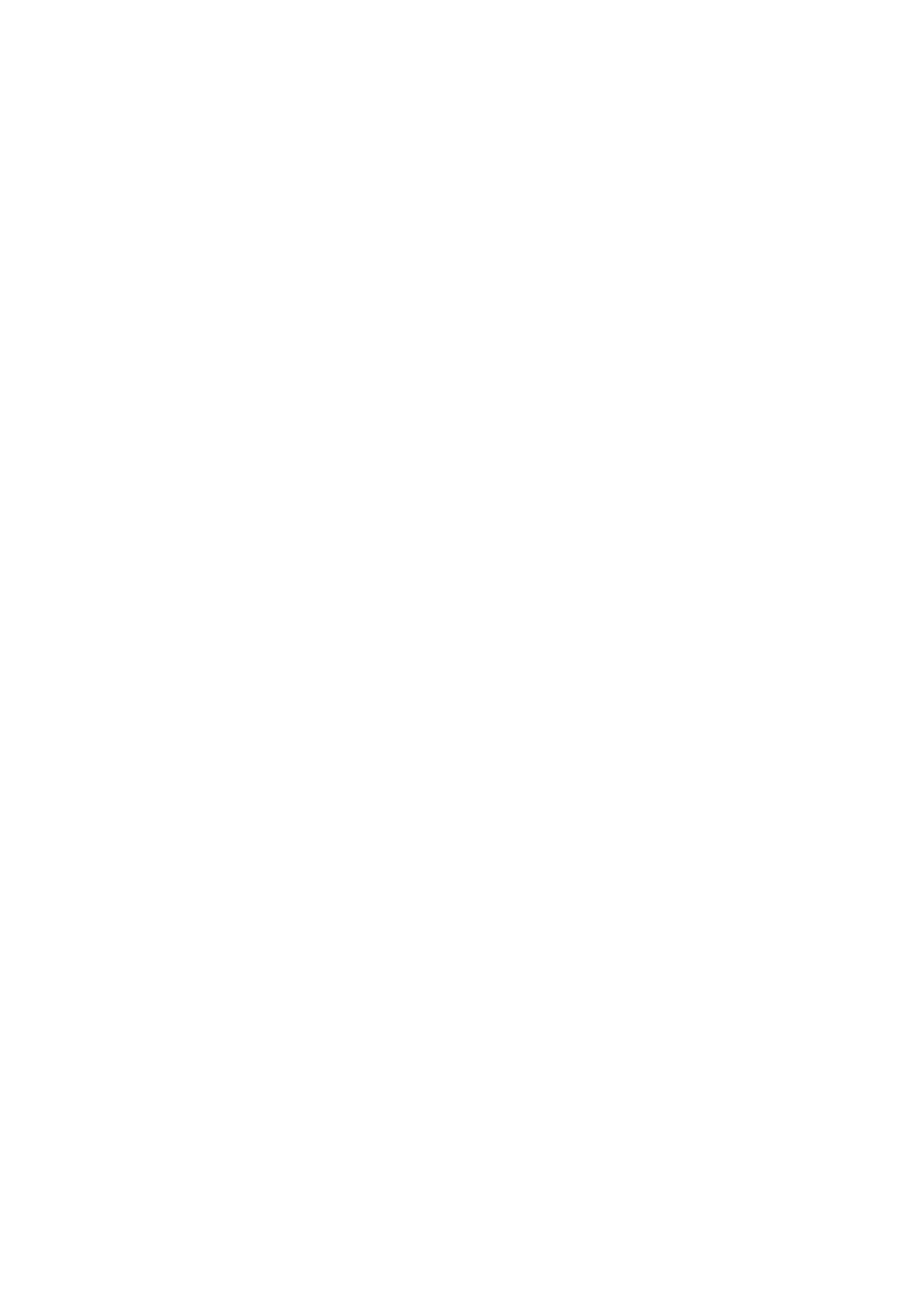# **LOCAL GOVERNMENT ACT 1995**

# TOWN OF CLAREMONT

# **MEETING PROCEDURES LOCAL LAW 2018**

#### TABLE OF CONTENTS

# **PART 1—PRELIMINARY**

- 1.1 Citation
- 1.2 Commencement
- 1.3 Application and intent
- 1.4 Interpretation
- 1.5 Repeal
- 1.6 Provisions of the Act, Regulations and other legislation

# **PART 2—ESTABLISHMENT AND MEMBERSHIP OF COMMITTEES**

- 2.1 Establishment of committees
- 2.2 Types of committees
- 2.3 Delegation of some powers and duties to certain committees
- 2.4 Limits on delegation of powers and duties to certain committee
- 2.5 Appointment of committee members
- 2.6 Tenure of committee membership
- 2.7 Resignation of committee members
- 2.8 Register of delegations to committees
- 2.9 Committees to report

# **PART 3—CALLING AND CONVENING MEETINGS**

- 3.1 Ordinary and special Council meetings
- 3.2 Calling Council meetings
- 3.3 Convening Council meetings
- 3.4 Public notice of meetings

#### **PART 4—PRESIDING MEMBER AND QUORUM**

*Division 1—Who presides*

- 4.1 Who presides
- 4.2 When the Deputy Mayor can act
- 4.3 Who acts if no Mayor
- 4.4 Election of Presiding Members of committees
- 4.5 Election of Deputy Presiding Members of committees
- 4.6 Functions of Deputy Presiding Members
- 4.7 Who acts if no Presiding Member

#### *Division 2—Quorum*

- 4.8 Quorum for meetings
- 4.9 Reduction of quorum for Council meetings
- 4.10 Reduction of Quorum for committee meetings
- 4.11 Procedure where no quorum to begin a meeting
- 4.12 Procedure where quorum not present during a meeting
- 4.13 Names to be recorded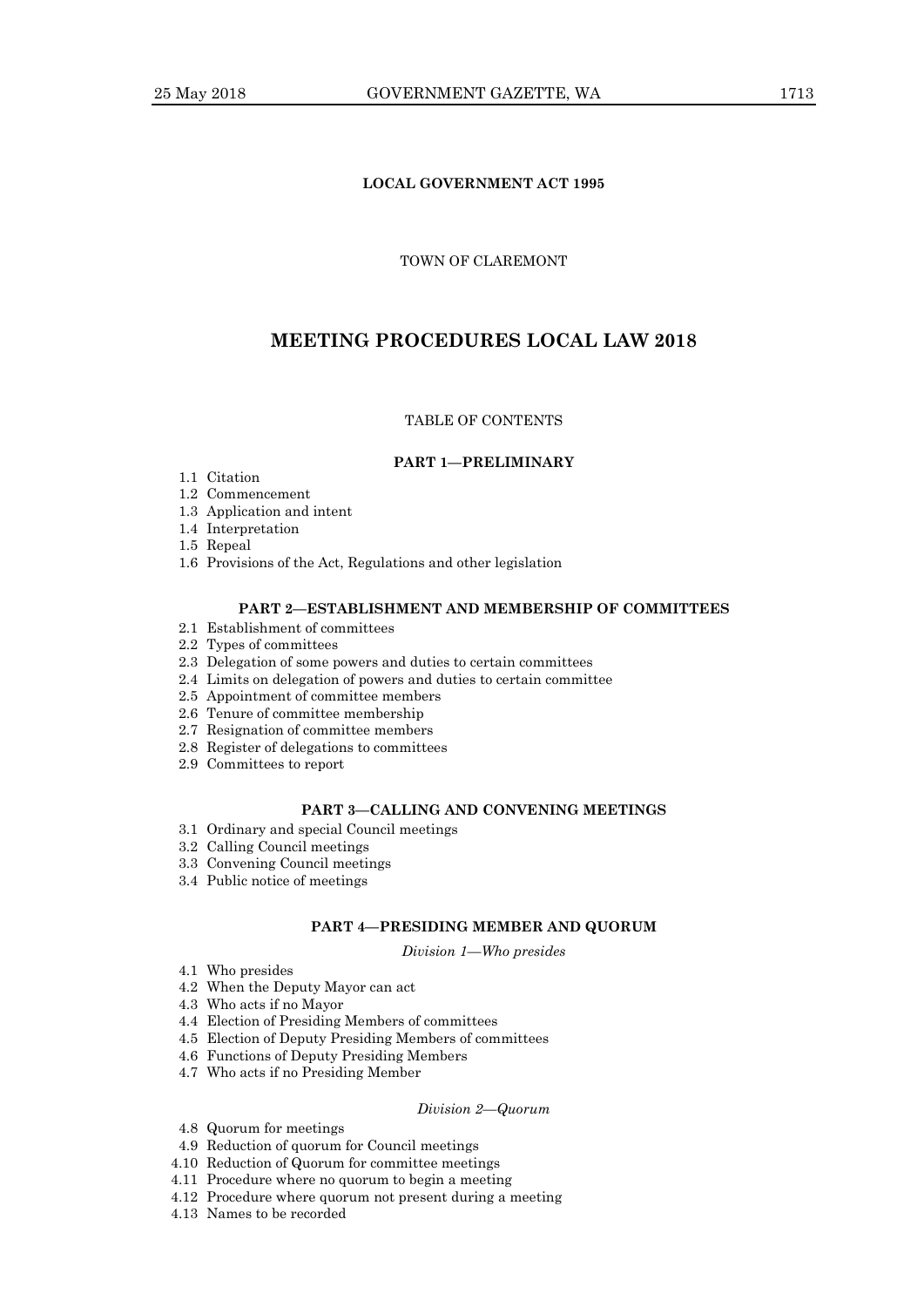# **PART 5—BUSINESS OF A MEETING**

- 5.1 Business to be specified
- 5.2 Order of business
- 5.3 Motions of which previous notice has been given
- 5.4 New business of an urgent nature
- 5.5 Adoption by exception resolution

# **PART 6—PUBLIC PARTICIPATION**

- 6.1 Meetings generally open to the public
- 6.2 Meetings not open to the public
- 6.3 Public question time
- 6.4 Public question time at certain meetings
- 6.5 Minimum question time for the public
- 6.6 Procedures for public question time
- 6.7 Public statement time
- 6.8 Distinguished visitors
- 6.9 Deputations
- 6.10 Petitions
- 6.11 Presentations
- 6.12 Participation at committee meetings
- 6.13 Council may meet to hear public submissions
- 6.14 Public inspection of agenda materials
- 6.15 Confidentiality of information withheld
- 6.16 Recording of proceedings
- 6.17 Prevention of disturbance

#### **PART 7—CONDUCT OF MEMBERS**

- 7.1 Members to be in their proper places
- 7.2 Respect to the Presiding Member
- 7.3 Titles to be used
- 7.4 Advice of entry or departure
- 7.5 Members to indicate their intention to speak
- 7.6 Priority of speaking
- 7.7 Presiding Member may take part in debates
- 7.8 Relevance
- 7.9 Speaking twice
- 7.10 Duration of speeches
- 7.11 No speaking after conclusion of debate
- 7.12 No interruption
- 7.13 Personal explanations
- 7.14 No re-opening of discussion
- 7.15 Adverse reflection
- 7.16 Withdrawal of offensive language

# **PART 8—PRESERVING ORDER**

- 8.1 Presiding Member to preserve order
- 8.2 Point of order
- 8.3 Procedures on a point of order
- 8.4 Calling attention to breach
- 8.5 Ruling by the Presiding Member
- 8.6 Continued breach of order
- 8.7 Right of Presiding Member to adjourn

# **PART 9—DEBATE OF SUBSTANTIVE MOTIONS**

- 9.1 Motions to be stated and in writing
- 9.2 Motions to be supported
- 9.3 Only one substantive motion at a time
- 9.4 Order of call in debate
- 9.5 Limit of debate
- 9.6 Member may require question to be read
- 9.7 Consent of seconder required for alteration
- 9.8 Order of amendments
- 9.9 Form of an amendment
- 9.10 Amendment must not negate original motion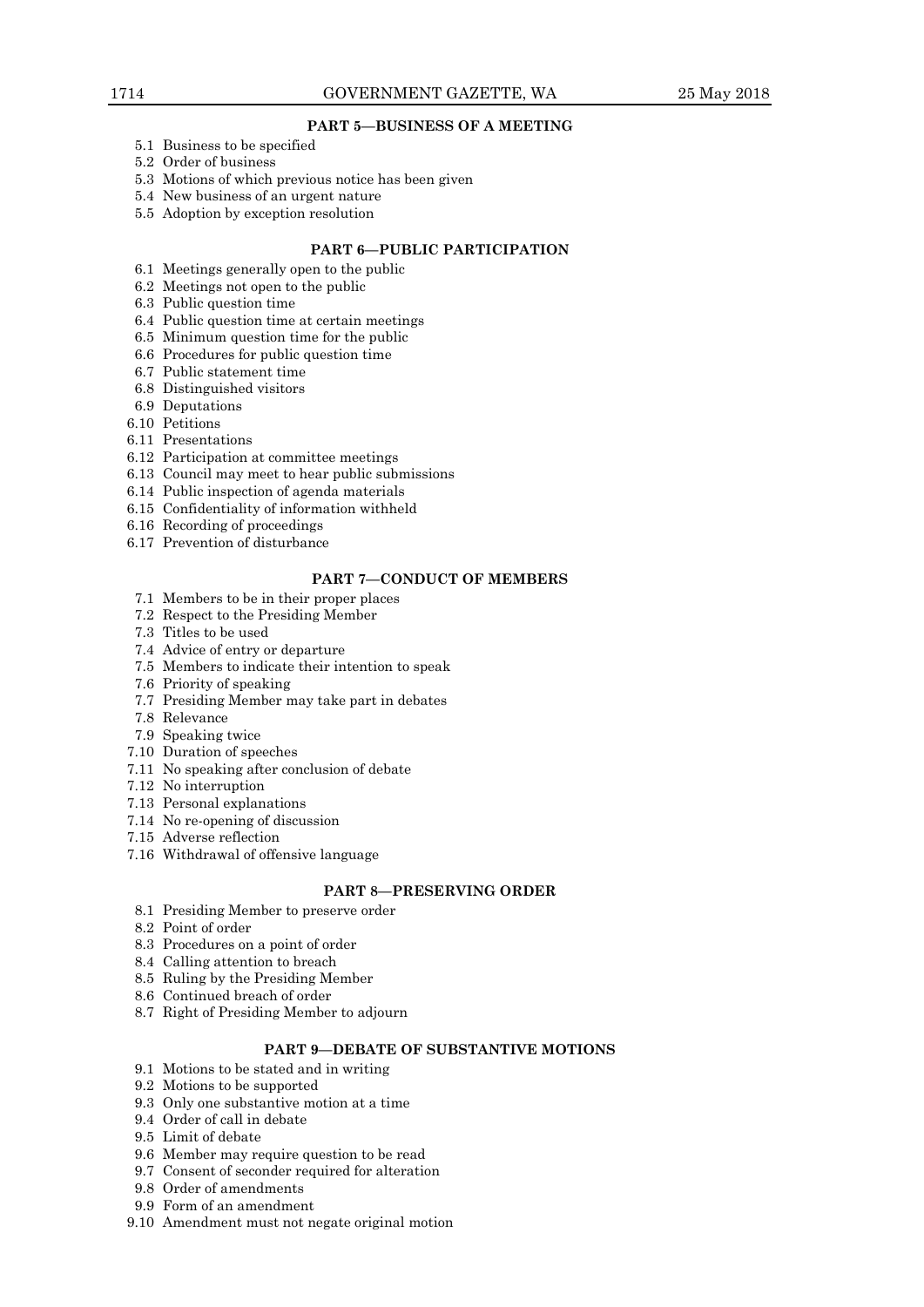- 9.11 Relevance of amendments
- 9.12 Mover of motion may speak on amendment
- 9.13 Effect of an amendment
- 9.14 Withdrawal of motion or amendment
- 9.15 Right of reply

# **PART 10—PROCEDURAL MOTIONS**

- 10.1 Permissible procedural motions
- 10.2 No debate
- 10.3 Who may move
- 10.4 Procedural motions—right of reply on substantive motion
- 10.5 Motion be deferred
- 10.6 Meeting now adjourn
- 10.7 Motion to be put
- 10.8 Ruling of the Presiding Member to be disagreed with

#### **PART 11—DISCLOSURE OF INTERESTS**

11.1 Disclosure of Interests

#### **PART 12—VOTING**

- 12.1 Motion—when put
- 12.2 Voting
- 12.3 Majorities required for decisions
- 12.4 Method of taking vote

# **PART 13—MINUTES OF MEETINGS**

- 13.1 Keeping of minutes
- 13.2 Content of minutes
- 13.3 Public inspection of unconfirmed minutes
- 13.4 Confirmation of minutes

#### **PART 14—ADJOURNMENT OF MEETING**

- 14.1 Meeting may be adjourned
- 14.2 Effect of adjournment

#### **PART 15—REVOKING OR CHANGING DECISIONS**

- 15.1 Requirements to revoke or change decisions
- 15.2 Implementing a decision

# **PART 16—SUSPENSION OF LOCAL LAWS**

- 16.1 Suspension of Local Laws
- 16.2 Where Local Laws do not apply
- 16.3 Cases not provided for in Local Laws

# **PART 17—MEETING OF ELECTORS**

- 17.1 Electors' general meeting
- 17.2 Matters for discussion at Electors' general meetings
- 17.3 Electors' special meetings
- 17.4 Requests for Electors' special meetings
- 17.5 Convening Electors' meetings
- 17.6 Who presides at Electors' meetings
- 17.7 Procedure for Electors' meetings
- 17.8 Participation of non-Electors
- 17.9 Voting at Electors' meetings
- 17.10 Minutes of Electors' meetings
- 17.11 Decisions made at Electors' meetings

#### **PART 18—ENFORCEMENT**

- 18.1 Penalty for breach
- 18.2 Who can prosecute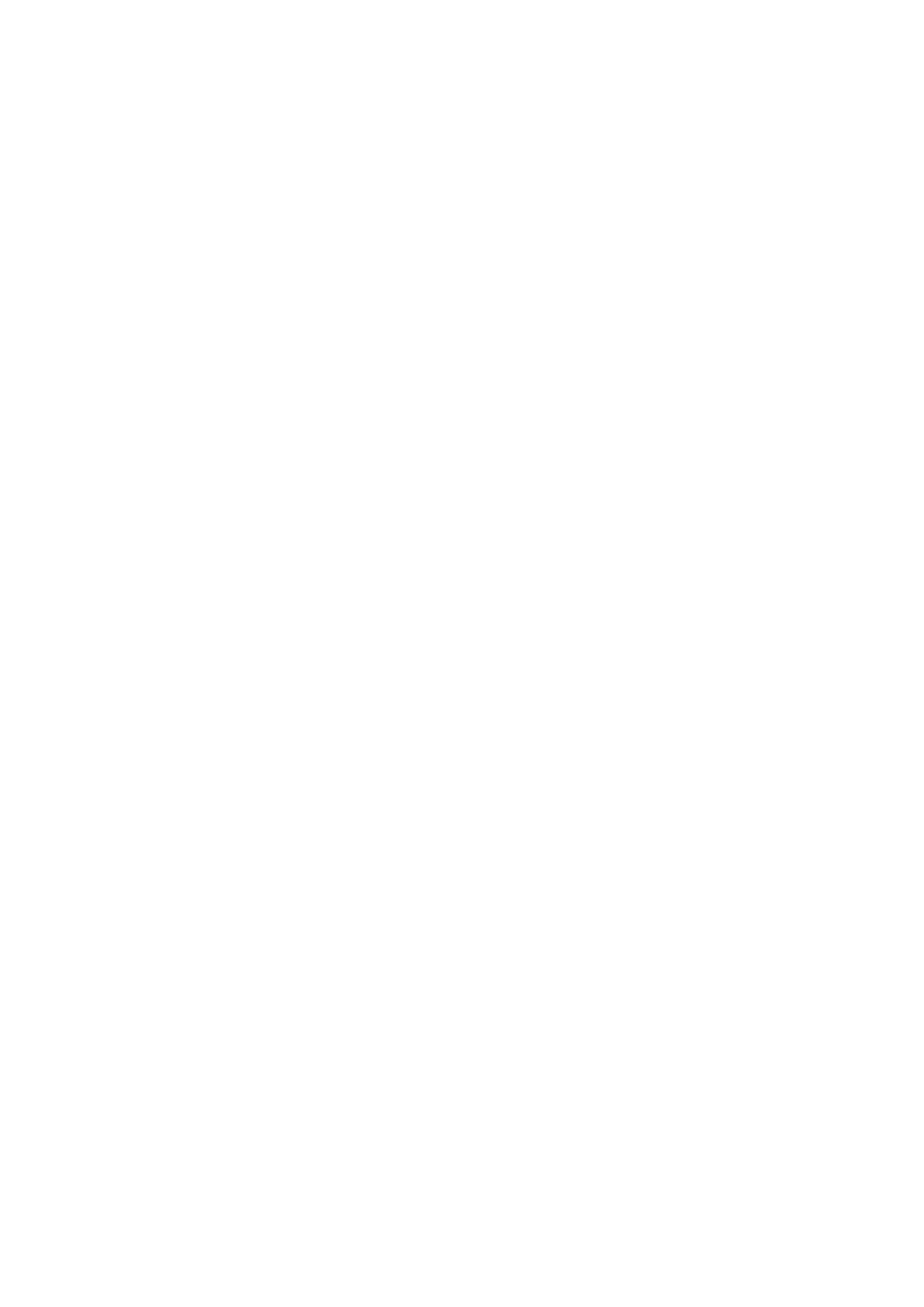# **LOCAL GOVERNMENT ACT 1995**

# TOWN OF CLAREMONT

# **MEETING PROCEDURES LOCAL LAW 2018**

Under the powers conferred by the *Local Government Act 1995* and under all other relevant powers, the Town of Claremont resolved on 15 May 2018 to make the following Local Law.

**PART 1—PRELIMINARY**

#### **1.1 Citation**

(1) This may be cited as the *Town of Claremont Meeting Procedures Local Law 2018.*

#### **1.2 Commencement**

By virtue of section 3.14 of the Act, this local law comes into operation 14 days after the date of their publication in the *Government Gazette.*

#### **1.3 Application and intent**

(1) This local law provides rules and guidelines which apply to the conduct of meetings of Council and its committees and to meetings of electors.

(2) All meetings are to be conducted in accordance with the Act, the Regulations and this local law.

(3) This local law is intended to result in—

- (a) better decision-making by the Council and committees;
- (b) the orderly conduct of meetings dealing with Council business;
- (c) better understanding of the process of conducting meetings; and
- (d) the more efficient and effective use of time at meetings.

#### **1.4 Interpretation**

(1) In this local law, unless the contact otherwise requires—

*absolute majority* has the meaning given to it in the Act;

*75% majority* has the meaning given to it in the Act;

*Act* means the *Local Government Act 1995*;

*CEO* means the Chief Executive Officer of the Town of Claremont;

*committee* means a committee of the Council, established under section 5.8 of the Act;

*committee meeting* means a meeting of a committee;

*Council* means the Council of the Town of Claremont;

*District* means the district of the Town of Claremont;

*Local Government* means the Town of Claremont;

*Mayor* means the Mayor of the Town of Claremont or other Presiding Member at a Council meeting under section 5.6 of the Act;

*meeting* means a meeting of the Council or a committee, as the context requires;

*Member* has meaning given to it in the Act;

#### *Presiding Member* means—

- (a) in respect of the Council, the person presiding under section 5.6 of the Act; and
- (b) in respect of a committee, the person presiding under sections 5.12, 5.13, and 5.14 of the Act;

*Regulations* means the *Local Government (Administration) Regulations 1996*;

*simple majority* means more than 50% of the Members present and voting;

*substantiative motion* means an original motion as amended, but does not include an amendment or a procedural motion;

*Town* means the district or the administration of the Town of Claremont, as the context requires. (2) Unless otherwise defined in this local law, the terms and expressions used in this local law is to have the meaning given to them in the Act and Regulations.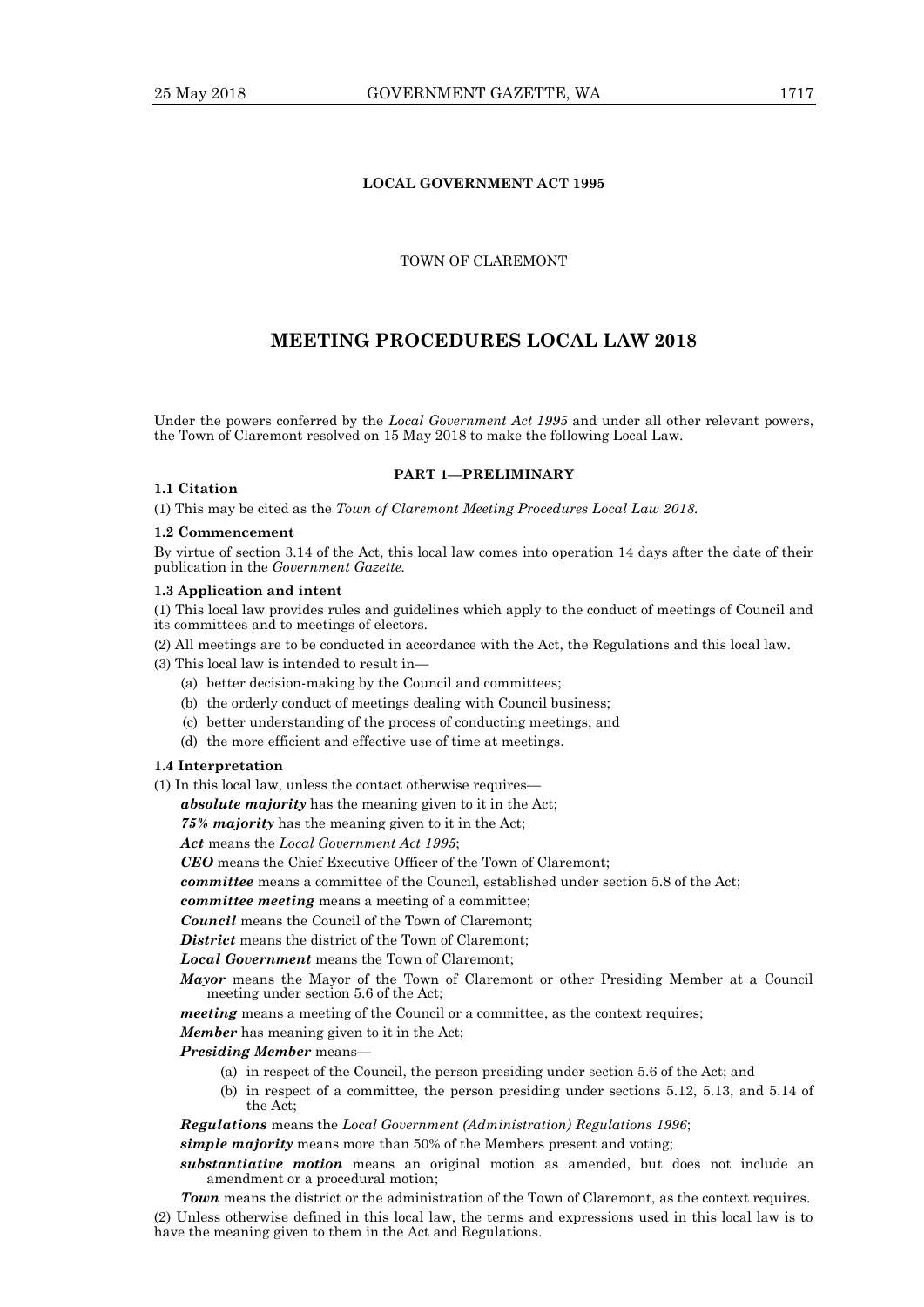# **1.5 Repeal**

The *Town of Claremont Standing Orders Local Law 2009* published in the *Government Gazette* on 26 October 2009 is repealed.

# **PART 2—ESTABLISHMENT AND MEMBERSHIP OF COMMITTEES**

# **2.1 Establishment of committees**

(1) The establishment of committees is dealt with in the Act.

(2) A Council resolution to establish a committee under section 5.8 of the Act is to include—

- (a) the terms and reference of the committee;
- (b) the number of Council Members, officers and other persons to be appointed to the committee;
- (c) the names or titles of the Council Members and officers to be appointed to the committee;
- (d) the names of other persons to be appointed to the committee or an explanation of the procedure to be followed to determine the appointments; and
- (e) details of the delegation of any powers or duties to the committee under section 5.16 of the Act.

(3) This local law is to apply to the conduct of committee meetings.

# **2.2 Types of committees**

The types of committees are dealt with in the Act.

# **2.3 Delegation of some powers and duties to certain committees**

The delegation of some powers and duties to certain committees are dealt with in the Act.

#### **2.4 Limits on delegation of powers and duties to certain committee**

The limits on the delegation of powers and duties to certain committees are dealt with in the Act.

#### **2.5 Appointment of committee members**

The appointment of committee members is dealt with in the Act.

#### **2.6 Tenure of committee membership**

Tenure of committee membership is dealt with in the Act.

# **2.7 Resignation of committee members**

Resignation of committee members is dealt with in the Act.

# **2.8 Register of delegations to committees**

The register of delegations to the committees is dealt with in the Act.

# **2.9 Committees to report**

- (1) A committee—
	- (a) is answerable to the Council; and
	- (b) is to report on its activities when, and to the extent, required by Council.

# **PART 3—CALLING AND CONVENING MEETINGS**

#### **3.1 Ordinary and special Council meetings**

(1) Ordinary and special Council meetings are dealt with in the Act.

(2) An ordinary meeting of Council is generally held on a bi-monthly basis or otherwise as determined by the Council, and is for the purpose of considering and dealing with the ordinary business of the Council.

(3) A special meeting of the Council is held for the purpose of considering and dealing with Council business that is urgent, complex in nature, for a particular purpose or confidential.

# **3.2 Calling Council meetings**

The calling of Council meetings is dealt with in the Act.

# **3.3 Convening Council meetings**

(1) The convening of a Council meeting is dealt with in the Act.

(2) Subject to subclause (3), the CEO is to give at least 72 hours' notice, for the purposes of section 3.1(3) in convening a special meeting of the Council.

(3) Where, in the opinion of the Mayor or at least one-third of the Members, there is a need to meet urgently, the CEO may give a lesser period of notice of a special Council meeting.

# **3.4 Public notice of meetings**

Public notice of meetings is dealt with in the Regulations.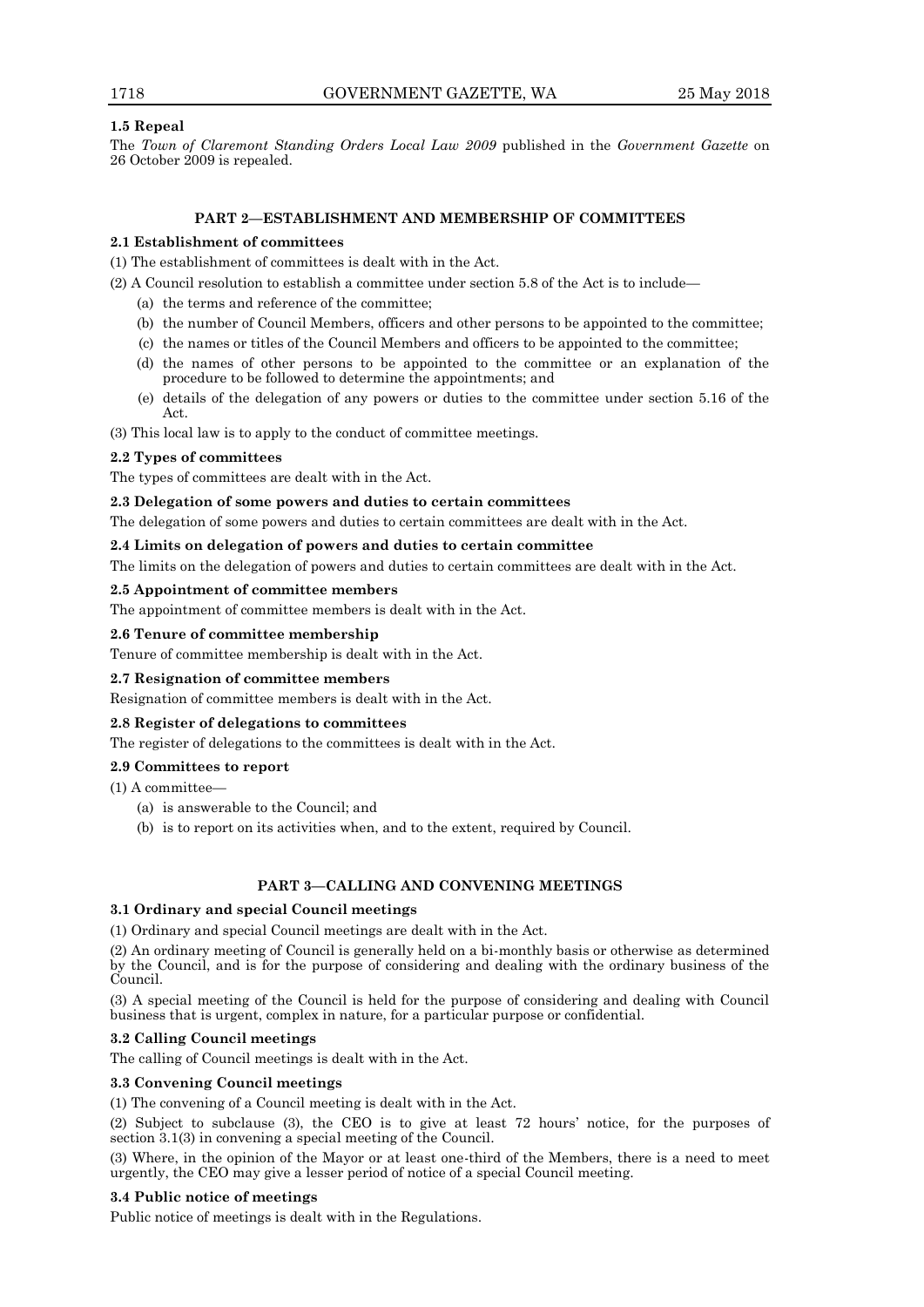# 25 May 2018 GOVERNMENT GAZETTE, WA 1719

# **PART 4—PRESIDING MEMBER AND QUORUM**

*Division 1—Who presides*

#### **4.1 Who presides**

Who presides at a Council meeting is dealt with in the Act.

#### **4.2 When the Deputy Mayor can act**

When the Deputy Mayor can act is dealt with in the Act.

#### **4.3 Who acts if no Mayor**

Who acts if there is no Mayor is dealt with in the Act.

#### **4.4 Election of Presiding Members of committees**

The election of Presiding Members of committees and their deputies is dealt with in the Act.

#### **4.5 Election of Deputy Presiding Members of committees**

The election of a Deputy Presiding Members of committees is dealt with in the Act.

#### **4.6 Functions of Deputy Presiding Members**

The functions of Deputy Presiding Members are dealt with in the Act.

#### **4.7 Who acts if no Presiding Member**

Who acts if no Presiding Member is dealt with in the Act.

*Division 2—Quorum*

#### **4.8 Quorum for meetings**

The quorum for meetings is dealt with in the Act.

#### **4.9 Reduction of quorum for Council meetings**

The power of the Minister to reduce the number for a quorum and certain majorities is dealt with in the Act.

#### **4.10 Reduction of quorum for committee meetings**

The reduction of a quorum for committee meetings is dealt with in the Act.

#### **4.11 Procedure where no quorum to begin a meeting**

The procedure where there is no quorum to begin a meeting is dealt with in the Regulations.

#### **4.12 Procedure where quorum not present during a meeting**

If at any time during a meeting the quorum is not present, the Presiding Member is to—

- (a) immediately suspend the proceedings of the meeting for a period of up to 15 minutes; and
- (b) adjourn the meeting to some future date or time if a quorum is not present at the expiry of that period.

# **4.13 Names to be recorded**

At any meeting—

- (a) at which there is not a quorum present; or
- (b) which is adjourned for want of a quorum, the names of the Members then present are to be recorded in the minutes.

# **PART 5—BUSINESS OF A MEETING**

# **5.1 Business to be specified**

(1) No business is to be transacted at any ordinary meeting of the Council other than that specified in the agenda without the approval of the Presiding Member or the Council.

(2) No business is to be transacted at a special meeting of the Council other than that given in the notice as the purpose of the meeting.

(3) Subject to subclause (4), no business is to be transacted at an adjourned meeting of the Council other than that—

- (a) specified in the notice of the meeting which had been adjourned; and
- (b) which remains unresolved.

(4) Where a meeting is adjourned to the next ordinary meeting of the Council then, unless the Council resolves otherwise, the business unresolved at the adjourned meeting is to be dealt with before considering reports at that ordinary meeting.

#### **5.2 Order of business**

(1) Unless otherwise decided by the Council, the order of business at any ordinary meeting of council is to be as follows—

- 1. Declaration of Opening/ Announcement of Visitors
- 2. Record of Attendance/ Apologies/ Leave of Absence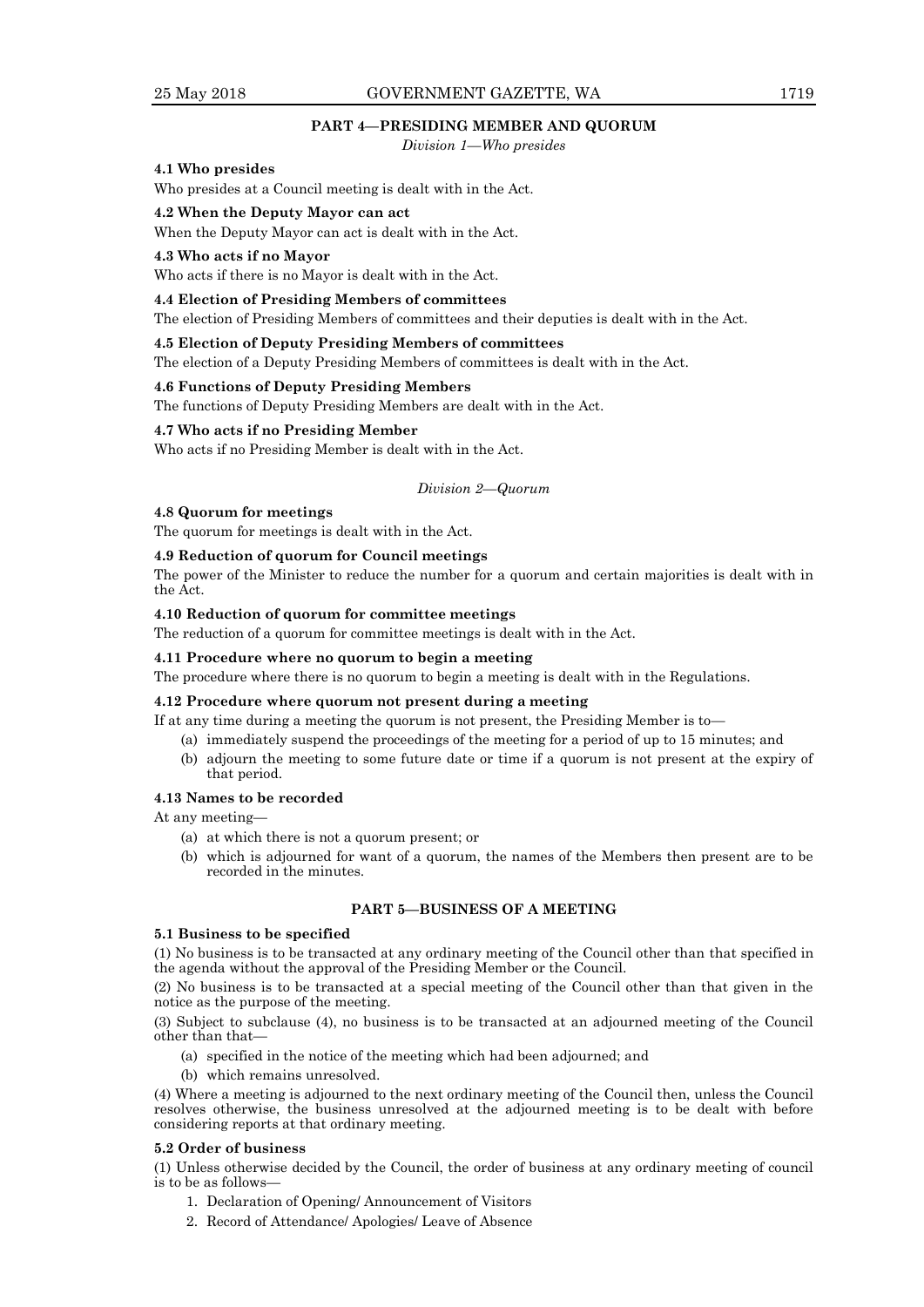- 3. Disclosure of Interests
- 4. Response to Previous Public Questions Taken on Notice
- 5. Public Question Time
- 6. Public Statement Time
- 7. Applications for Leave of Absence
- 8. Petitions/ Deputations/ Presentations
- 9. Confirmation of Minutes of Previous Meetings
- 10. Announcement of Confidential Matters for Which Meeting may be Closed to the Public
- 11. Business Not Dealt With From a Previous Meeting
- 12. Reports of Committees
- 13. Reports of the CEO
- 14. Announcements by the Presiding Person
- 15. Elected Members' Motions of Which Previous Notice has Been Given
- 16. New Business of an Urgent Nature Approved by the Person Presiding or by Decision of Meeting
- 17. Confidential Matters for Which the Meeting may be Closed to the Public
- 18. Future Meetings of Council
- 19. Declaration of Closure of Meeting.

(2) Unless otherwise decided by the Council, the order of business at any special meeting of the Council is to be the order in which that business stands in the agenda of the meeting.

(3) In determining the order of business for any meeting of the Council, the provisions of the Act and Regulations relating to the time at which public question time is to be held are to be observed.

#### **5.3 Motions of which previous notice has been given**

(1) Unless the Act, Regulations or this local law otherwise provide, a Member may raise at a meeting such business as he or she considers appropriate, in the form of a motion, of which notice has been given in writing to the CEO and which has been included on the agenda.

(2) A notice of motion under subclause (1) is to be given at least seven clear working days before the meeting at which the motion is moved.

(3) A notice of motion is to relate to the good governance of the district.

 $(4)$  The CEO-

- (a) may, with the concurrence of the Mayor, exclude from the notice paper any notice of motion deemed to be, or likely to involve, a breach of any of this local law or any other written law;
- (b) will inform Members on each occasion that a notice has been excluded and the reasons for that exclusion;
- (c) may, after consultation with the Member where this is practicable, make such amendments to the form, but not that substance as will bring the notice of motion into due form; and
- (d) may provide to the Council relevant and materials facts and circumstances pertaining to the notice of motion on such matters as policy, budget and law.

(5) A motion of which notice has been given is to lapse unless—

- (a) the Member who gave notice of it, or some other Member authorised by the originating Member in writing, moves the motion when called on; or
- (b) the Council on a motion agrees to defer consideration of the motion to a later stage or date.

(6) If a notice of motion is given and lapses under subclause (5), a notice of motion in the same terms or to the same effect is not to be given again for at least three months from the date of such lapse.

#### **5.4 New business of an urgent nature**

(1) In the cases of extreme urgency or other special circumstances, the Presiding Member may dispense with the requirement to give notice under clause 5.3(2).

(2) In subclause (1), 'cases of extreme urgency or other special circumstances' means matters that have arisen after the preparation of the agenda that are considered by the Presiding Member to be of such importance and urgency that they are unable to be dealt with administratively by the local government and must be considered and dealt with by the Council before the next meeting.

#### **5.5 Adoption by exception resolution**

(1) In this clause 'adoption by exception resolution' means a resolution of the Council that has the effect of adopting, for a number of specifically identified reports, the officer recommendation as the Council resolution.

(2) Subject to subclause (3), the local government may pass an adoption by exception resolution.

(3) An adoption by exception resolution may not be used for a matter—

- (a) that requires 75% majority or a special majority;
- (b) in which an interest has been disclosed;
- (c) that has been the subject of a petition or deputation;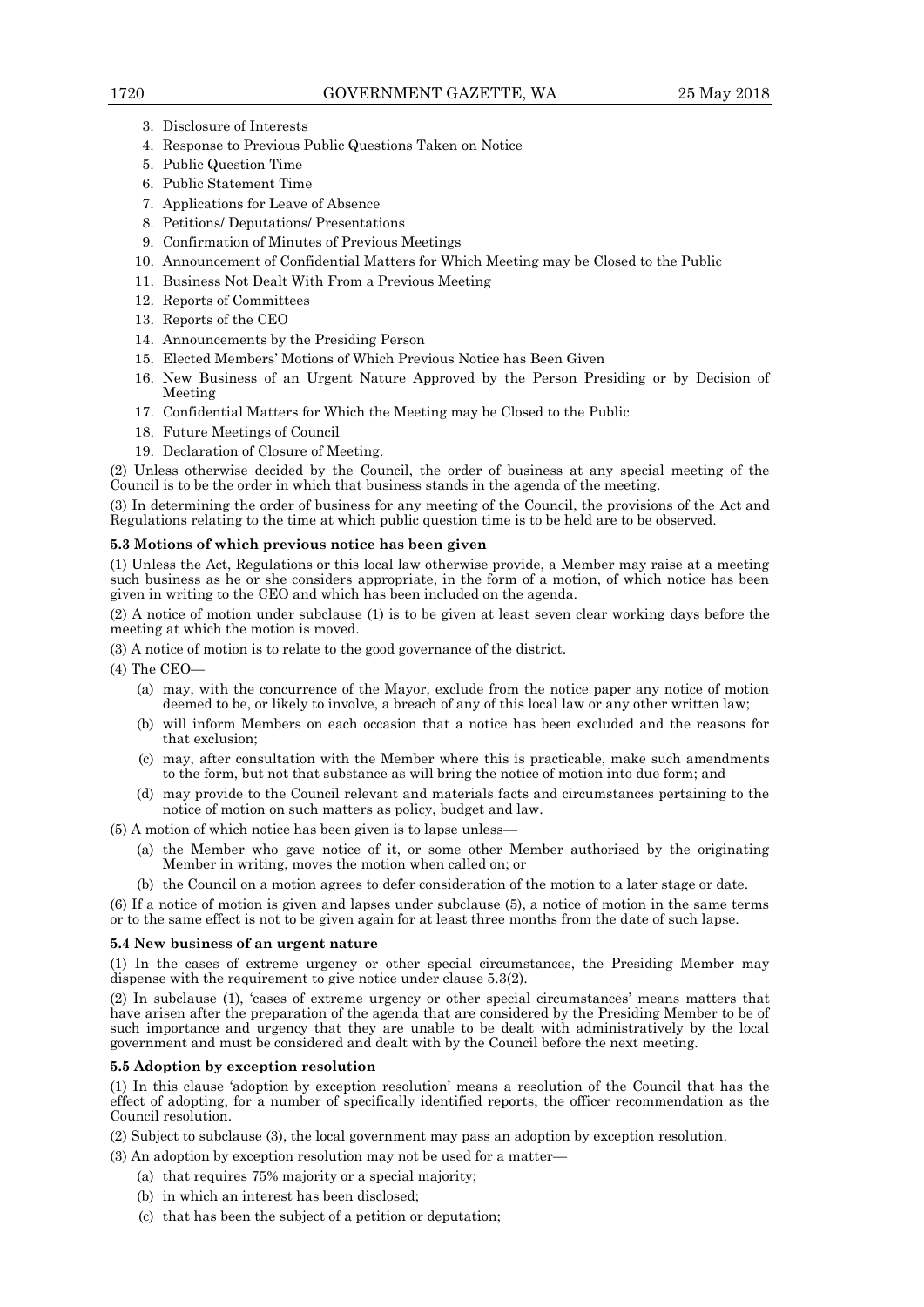- (d) that is a matter on which a Member wishes to make a statement; or
- (e) that is a matter on which a Member wishes to move a motion that is different to the recommendation.

# **PART 6—PUBLIC PARTICIPATION**

#### **6.1 Meetings generally open to the public**

Meetings being generally open to the public is dealt with in the Act.

#### **6.2 Meetings not open to the public**

(1) The CEO may, at any time, recommend that a meeting or part of a meeting be closed to members of the public.

(2) The Council, in one or more of the circumstances dealt with in the Act, may at any time, by resolution, decide to close a meeting or part of a meeting.

(3) If a resolution under subclause (2) is carried—

- (a) the Presiding Member is to direct everyone to leave the meeting except—
	- (i) the Members;
	- (ii) the CEO; and
	- (iii) any officer specified by the Presiding Member; and
- (b) the meeting is to be closed to the public until, at the conclusion of the matter justifying the closure of the meeting to the public, the Council or the committee, by resolution, decides otherwise.

(4) A person who fails to comply with a direction under subclause (3)(a) may, by order of the Presiding Member, be removed from the meeting.

(5) A resolution under this clause may be made without notice.

(6) Unless the Council resolves otherwise, once the meeting is re-opened to Members of the public, the Presiding Member is to ensure that any resolution of the Council made while the meeting was closed is to be read out including a vote of a Member to be included in the minutes.

#### **6.3 Public question time**

Public question time at meetings is dealt with in the Act and Regulations.

#### **6.4 Public question time at certain meetings**

Public question time at certain meetings is dealt with in the Regulations.

#### **6.5 Minimum question time for the public**

Minimum question time for the public is dealt with in the Regulations.

#### **6.6 Procedures for public question time**

(1) A member of the public who raises a question during question time, is to state his or her name and address.

(2) A question may be taken on notice by the Presiding Member for later response.

- (3) When a question is taken on notice, the CEO is to ensure that—
	- (a) a response is given to the member of the public in writing; and
	- (b) a summary of the response is included in the agenda of the meeting of the Council.

(4) Where a question relating to a matter in which a relevant person has an interest is directed to the relevant person, the relevant person is to—

- (a) declare that he or she has an interest in the matter; and
- (b) allow another person to respond to the question.

(5) Each member of the public with a question is entitled to ask up to five questions before other members of the public will be invited to ask their questions, unless the Presiding Member permits additional questions to be asked.

(6) Where a member of the public provides written questions, then the Presiding Member may elect for the questions to be responded to as normal business correspondence.

- (7) The Presiding Member may decide that a public question shall not be responded to where—
	- (a) the same or similar question was asked at a previous meeting, a response was provided and the member of the public is directed to the minutes of the meeting at which the response was provided;
	- (b) the member of the public uses public question time to make a statement, provided that the Presiding Member has taken all reasonable steps to assist the member of the public to phrase the statement as a question; or
	- (c) the member of the public asks a question that is offensive or defamatory in nature, provided that the Presiding Member has taken all reasonable steps to assist the member of the public to phrase the question in a manner that is not offensive or defamatory.
- (8) A member of the public shall have five minutes to submit their questions.
- (9) The Council, by resolution, may agree to extend public question time.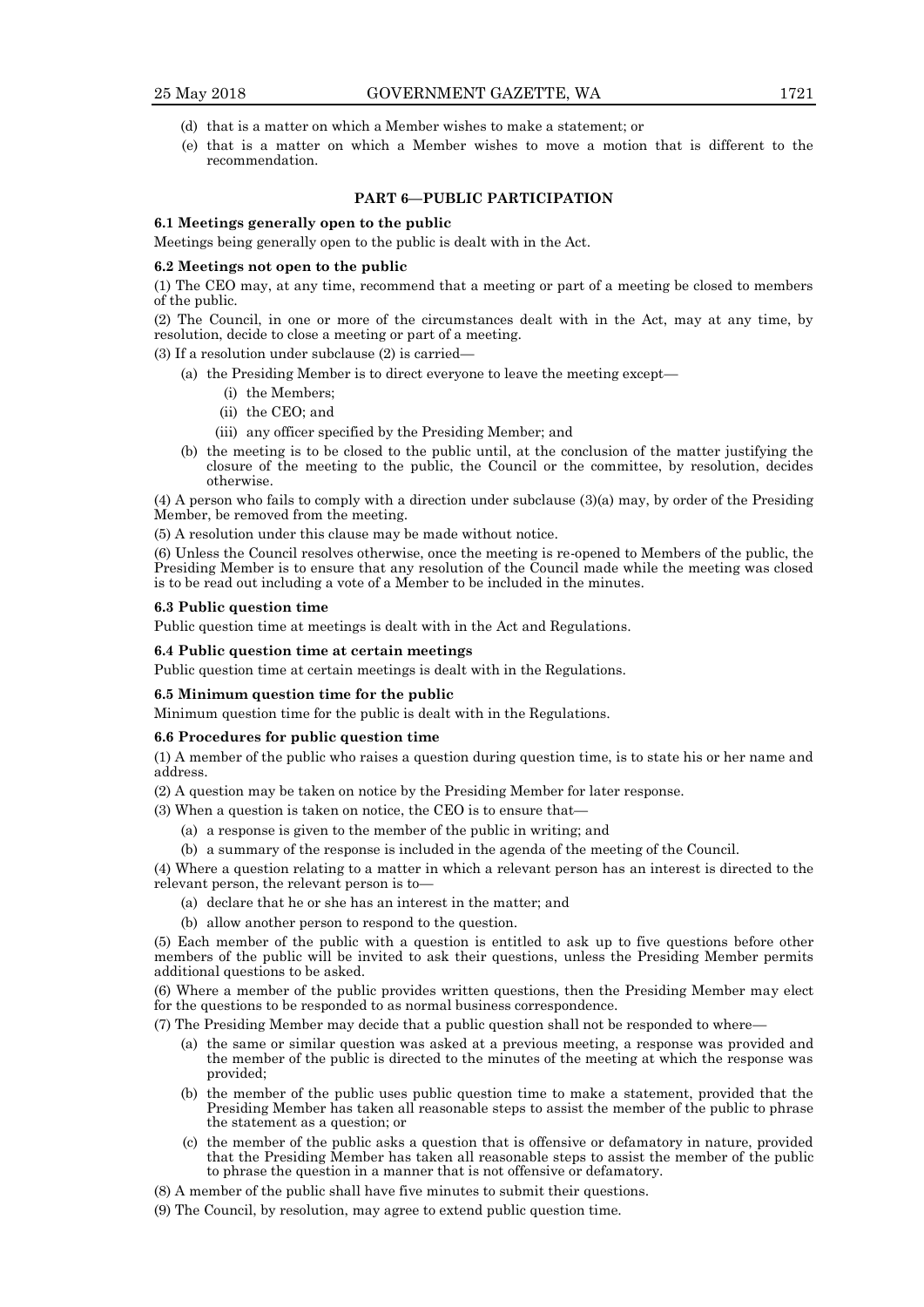(10) Where an answer to a question is given at a meeting, a summary of the question and the answer is to be included in the minutes.

(11) Other procedures for Public Question Time are dealt with in the Regulations.

#### **6.7 Public statement time**

(1) A member of the public wanting to make a statement during public statement time must submit their statement in writing—

- (a) to the CEO for approval prior to the date of the relevant meeting of Council; or
- (b) to the Presiding Member for approval on the day of the relevant meeting of Council immediately before the meeting commences.

(2) Statements made by the public are to relate to an item of business for the meeting of Council in which the statement is made.

(3) When making their statement to Council, a member of the public must state—

- (a) their name and address;
- (b) the item of business for which the statement is being made; and
- (c) whether the statement is being made for or against that item of business.

(4) Each member of the public wishing to make a statement will be given five minutes to make their statement.

(5) The maximum time allotted for receiving statements made by the public during a meeting of Council is 15 minutes.

(6) The Council, by resolution, may agree to extend public statement time.

#### **6.8 Distinguished visitors**

If a distinguished visitor is present at a meeting of the Council, the Presiding Member may acknowledge the presence of the distinguished visitor at an appropriate time during the meeting, and the presence of that visitor shall be recorded in the minutes.

#### **6.9 Deputations**

(1) Any person or group wishing to be received as a deputation by the Council is to either—

- (a) apply in writing before the meeting to the CEO for approval; or
- (b) with the approval of the Presiding Member, at the meeting, address the Council.

(2) The CEO may either—

- (a) approve the request and invite the deputation to attend a meeting of the Council; or
- (b) refer the request to the Council to decide by simple majority whether or not to receive the deputation.

(3) Unless the Council resolves otherwise, a deputation invited to attend a Council meeting—

- (a) is not to exceed five persons, only two of whom may address the Council, although others may respond to specific questions from members;
- (b) is not to address the Council for a period exceeding five minutes without the agreement of the Council; and
- (c) additional members of the deputation may be allowed to speak with approval from the Presiding Member.

# **6.10 Petitions**

(1) A petition is to—

- (a) be addressed to the Mayor;
- (b) be made by electors of the district;
- (c) state the request on each page of the petition;
- (d) contain the name, address and signature of each elector making the request, and the date each elector signed;
- (e) contain a summary of the reasons for the request; and
- (f) state the name of the person to whom, and an address at which, notice to the petitioners can be given.

(2) Upon receiving a petition, the local government is to submit the petition to the CEO to be included in his or her deliberations and report on the matter that is the subject of the petition, subject to subclause (3).

(3) At any meeting, the Council is not to vote on any matter that is the subject of a petition presented to that meeting, unless—

- (a) the matter is the subject of a report included in the agenda; and
- (b) the Council has considered the issues raised in the petition.

#### **6.11 Presentations**

(1) In this clause, a 'presentation' means the acceptance of a gift or an award by the Council on behalf of the local government or the community.

(2) A presentation may be made to the Council at a meeting only with the prior approval of the CEO.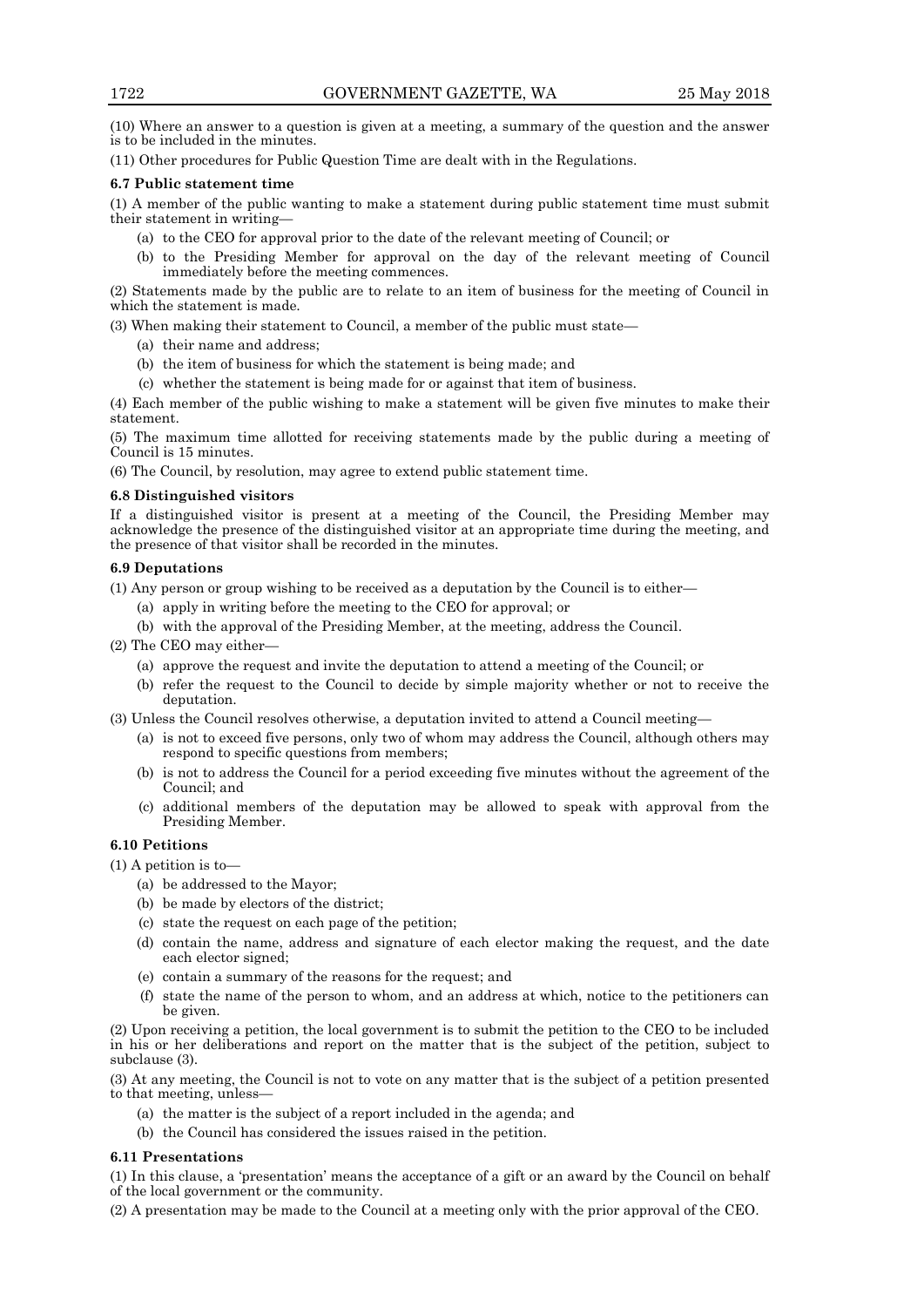#### **6.12 Participation at committee meetings**

(1) In the clause, a reference to a person is to a person who—

- (a) is entitled to attend a committee meeting;
- (b) attends a committee meeting; and
- (c) is not a member of that committee.

(2) Without the consent of the Presiding Member, no person is to address a committee meeting.

(3) The Presiding Member of the committee may allow a person to make an oral submission to the committee for up to five minutes.

(4) A person addressing the committee with the consent of the Presiding Member is to cease that address immediately after being directed to do so by the Presiding Member.

(5) A person who fails to comply with a direction of the Presiding Member under subclause (4) may, by order of the Presiding Member, be removed from the committee room.

(6) The Council may make a policy dealing with the circumstances in which a person may be given consent to address a committee meeting.

#### **6.13 Council may meet to hear public submissions**

(1) Where an item on the agenda at a Council meeting is contentious and is likely be the subject of a number of deputations, the Council may resolve to meet at another time to provide a greater opportunity to be heard.

(2) The CEO and the Mayor shall set the time and date of the meeting to provide the opportunity to be heard.

(3) Where the Council resolves to meet to provide the opportunity to be heard under subclause (1), the Presiding Member shall—

- (a) instruct the CEO to provide local public notice of the time and date when the Council will meet to provide an opportunity to be heard;
- (b) provide a written invitation to attend the meeting to provide the opportunity to be heard to all members of the public who have applied under clause 6.9 to make a deputation on the issue; and
- (c) cause minutes to be kept of the meeting to provide the opportunity to be heard.

(4) A meeting held under subclause (1) shall be conducted only to hear submissions. The council shall not make resolutions at a meeting to provide the opportunity to be heard.

(5) At a meeting held under subclause (1), each person making a submission shall be provided with the opportunity to fully state his or her case.

(6) A member of the public shall be limited to five minutes in making an oral submission, but this period may be extended at the discretion of the Presiding Member.

(7) Once every member of the public has had the opportunity to make a submission the Presiding Member is to close the meeting.

(8) The CEO is to ensure that a report is included on the agenda of the next Council meeting summarising each submission made at the meeting.

(9) The Council must not resolve on the matter that is the subject of a meeting to provide the opportunity to be heard until it has received the CEO's report under subclause (8).

#### **6.14 Public inspection of agenda materials**

The right of the public to inspect the documents referred to, and in accordance with, regulation 14 of the Regulations may be exercised at the Town of Claremont's Administration Building and, where applicable, on the local government's website.

# **6.15 Confidentiality of information withheld**

(1) Information withheld by the CEO from the public under regulation 14(2) of the Regulations is to  $he$ 

- (a) identified in the agenda of a Council meeting under the item 'Confidential Matters for Which the Meeting may be Closed to the Public';
- (b) marked 'confidential' in the agenda; and
- (c) kept confidential by Officers and Members until the Council resolves otherwise.

(2) A member or an officer in receipt of confidential information under subclause (1) or information that is provided or disclosed during a meeting or part of a meeting that is closed to the public is not to disclose any of that information to any person other than another Member or an Officer to the extent necessary for the purpose of carrying out his or her duties.

(3) Subclause (2) does not apply where a Member or Officer discloses the information to his or her lawyer or government officer for the purpose of seeking advice in order to lawfully fulfil his or her role and responsibilities.

#### **6.16 Recording of proceedings**

(1) A person is not to use any electronic, visual or audio recording device or instrument to record the proceedings of the Council without the permission of the Presiding Member.

(2) If the Presiding Member grants permission under subclause (1), the Presiding Member is to advise the meeting before the recording is commenced, that the recording is permitted and the extent of the permission.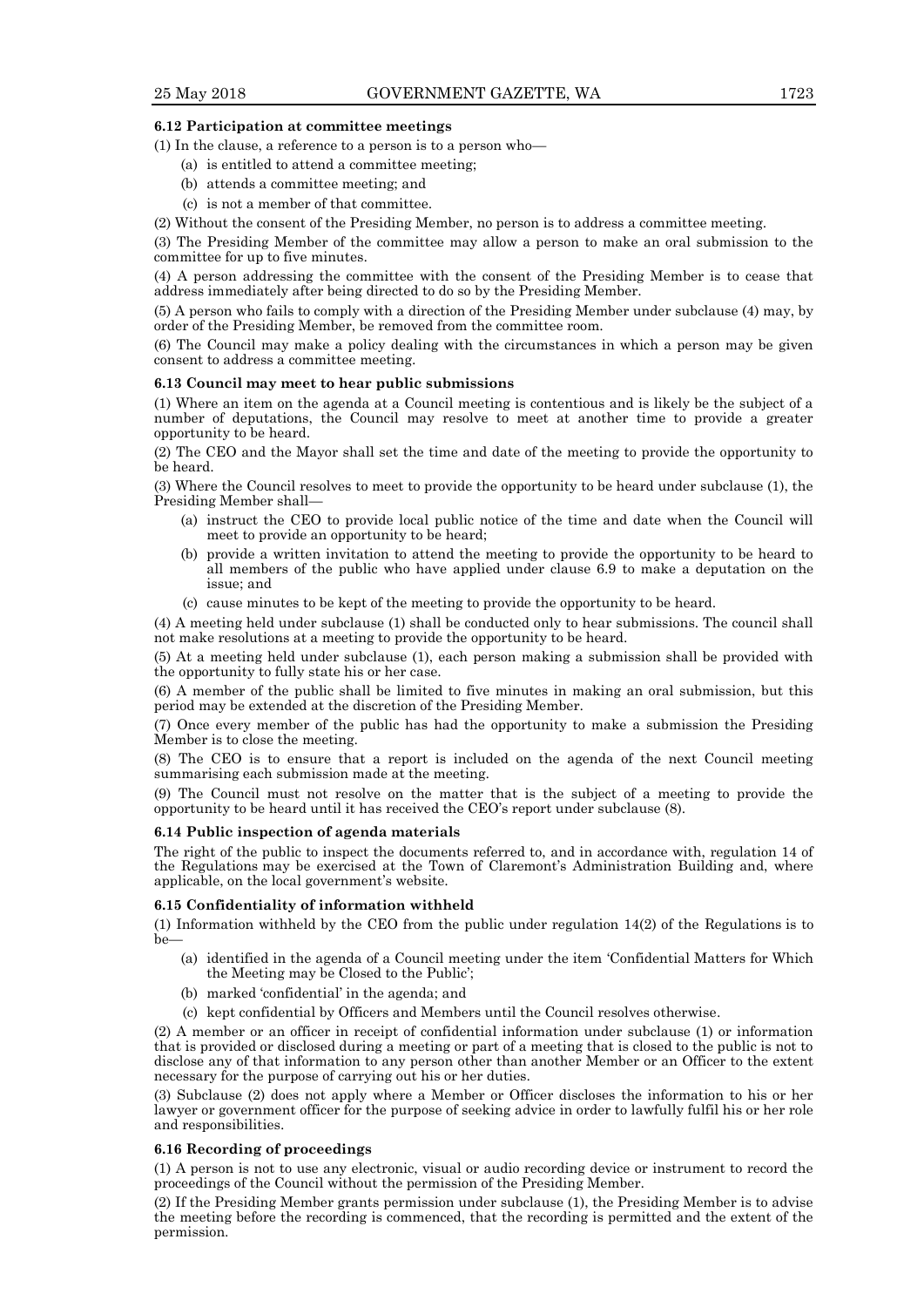#### **6.17 Prevention of disturbance**

(1) A reference in this clause to a person is to a person other than a Member.

(2) A person addressing the Council shall extend due courtesy and respect to the Council and the processes under which it operates and shall comply with any direction by the Presiding Member.

(3) A person observing a meeting shall not create a disturbance at a meeting, by interrupting or interfering with the proceedings, whether by expressing approval or dissent, by conversing or by any other means.

(4) A person shall ensure that his or her mobile telephone is silenced and not used during any meeting of the Council.

(5) A person shall not behave in a manner that is contrary to section 75 of the *Criminal Code.*

#### **PART 7—CONDUCT OF MEMBERS**

#### **7.1 Members to be in their proper places**

(1) At the first meeting held after each Election Day, the CEO is to allot, by ballot, a position at the Council table to each Member.

(2) Each Member is to occupy his or her allotted position at each Council meeting.

#### **7.2 Respect to the Presiding Member**

After the business of a Council has commenced, a Member is not to enter or leave the meeting without first paying due respect to the Presiding Member.

#### **7.3 Titles to be used**

A speaker, when referring to the Mayor, Deputy Mayor or Presiding Member, or a Member or Officer, is to use the title of that person's office.

#### **7.4 Advice of entry or departure**

During the course of a meeting of the Council, a Member is not to enter or leave the meeting without first advising the Presiding Member in order to facilitate the recording in the minutes of the time of entry or departure.

#### **7.5 Members to indicate their intention to speak**

A Member of the Council who wishes to speak is to indicate his or her intention to speak by raising his or her hand or by another method agreed by the Council.

#### **7.6 Priority of speaking**

(1) Where two or more Members indicate, at the same time, their intention to speak, the Presiding Member is to decide which Member is entitled to be heard first.

(2) A decision of the Presiding Member under subclause (1) is not open to discussion or dissent.

(3) A Member is to cease speaking immediately after being asked to do so by the Presiding Member.

#### **7.7 Presiding Member may take part in debates**

The Presiding Member may take part in a discussion of any matter before the Council, subject to compliance with this local law.

#### **7.8 Relevance**

(1) A Member is to restrict his or her remarks to the motion or amendment under discussion, or to a personal explanation or point of order.

(2) The Presiding Member, at any time, may—

- (a) call the attention of the meeting to—
	- (i) any irrelevant, repetitious, offensive or insulting language by a Member; or
	- (ii) any breach of order by a Member; and
	- (b) direct that Member, if speaking, to discontinue his or her speech.

(3) A Member is to comply with the direction of the Presiding Member under subclause (2) by immediately ceasing to speak.

#### **7.9 Speaking twice**

A Member is not to address the Council more than once on any motion or amendment except—

- (a) as the mover of a substantive motion, to exercise a right of reply;
- (b) to raise a point of order; or
- (c) to make a personal explanation.

#### **7.10 Duration of speeches**

(1) A Member is not to speak on any matter for more than five minutes without the consent of the Council which, if given, is to be given without debate.

(2) An extension under this clause cannot be given to allow a Member's total speaking time to exceed 10 minutes.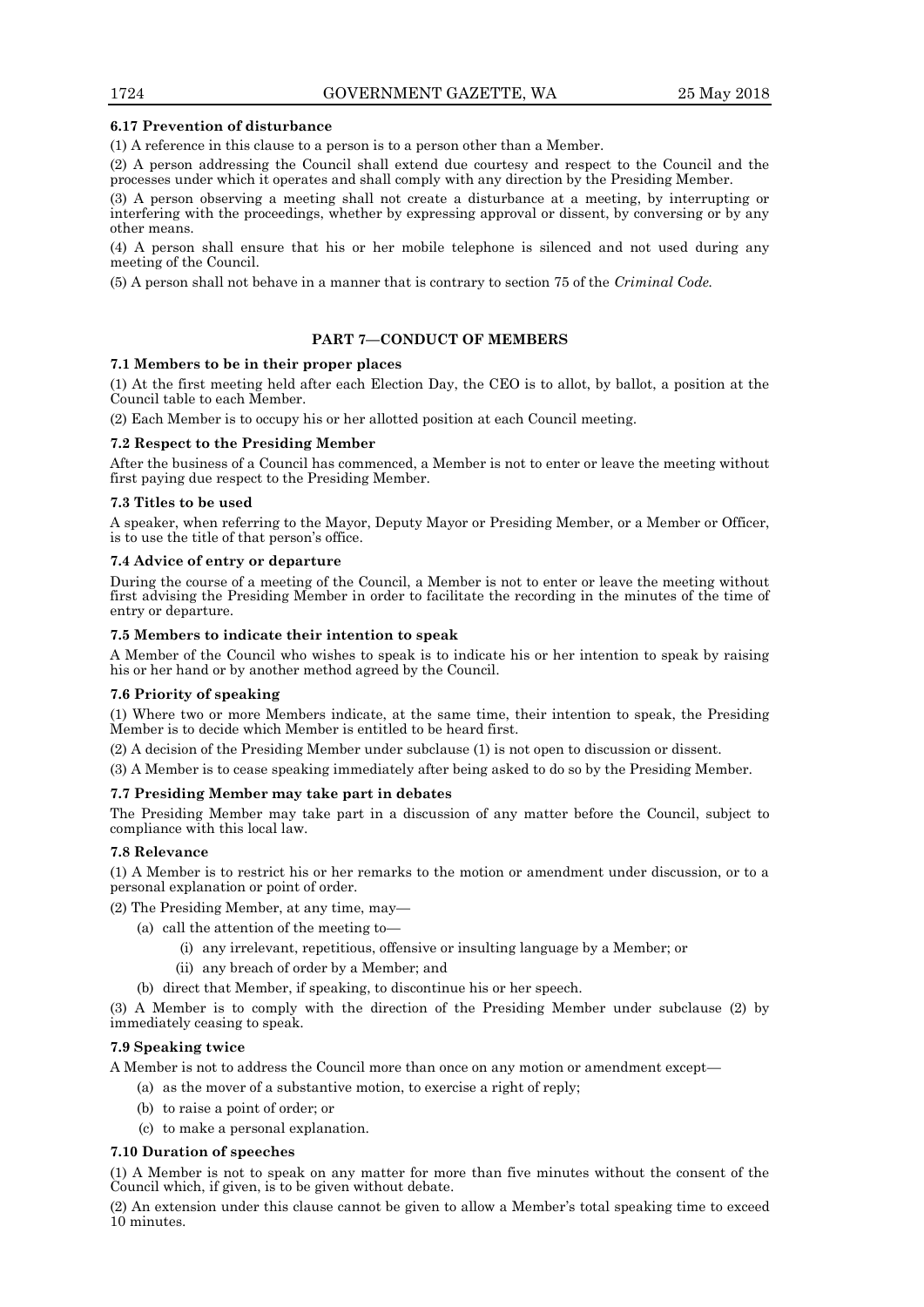#### **7.11 No speaking after conclusion of debate**

A Member is not to speak on any motion or amendment—

- (a) after the mover has replied; or
- (b) after the question has been put.

#### **7.12 No interruption**

A Member is not to interrupt another Member who is speaking unless—

- (a) to raise a point of order;
- (b) to call attention to the absence of a quorum;
- (c) to make a personal explanation under clause 7.13; or
- (d) to move a procedural motion that the Member be no longer heard.

#### **7.13 Personal explanations**

(1) A Member who wishes to make a personal explanation relating to a matter referred to by another Member who is then speaking is to indicate to the Presiding Member his or her intention to make a personal explanation.

(2) The Presiding Member is to determine whether the personal explanation is to be heard immediately or at the conclusion of the speech by the other Member.

(3) A Member making a personal explanation is to confine his or her observations to a succinct statement relating to a specific part of the speech at which he or she may have been misunderstood.

#### **7.14 No re-opening of discussion**

A Member is not to reopen discussion on any Council decision, except to move that the decision be revoked or changed.

#### **7.15 Adverse reflection**

(1) A Member is not to reflect adversely on a decision of the Council except on a motion that the decision be revoked or changed, unless the meeting resolves, without debate, that the matter before the meeting cannot otherwise be adequately considered.

- (2) A Member is not—
	- (a) to reflect adversely on the character or actions of another Member or Officer; or
	- (b) to impute any motive to a Member or Officer, unless the meeting resolves, without debate, that the question then before the meeting cannot otherwise be adequately considered.

(3) A Member is not to use offensive or insulting expressions in reference to any Member, Officer or other person.

(4) If a Member specifically requests, immediately after their use, that any particular words used by a Member be recorded in the minutes—

- (a) the Presiding Member is to cause the words used to be taken down and read to the meeting for verification; and
- (b) the Council may, by resolution, decide to record those words in the minutes.

#### **7.16 Withdrawal of offensive language**

(1) A Member who, in the opinion of the Presiding Member, uses an expression which—

- (a) in the absence of a resolution under clause 7.15—
	- (i) reflects adversely on the character or actions of another Member or Officer; or
	- (ii) imputes any motive to a Member or Officer; or
- (b) is offensive or insulting, must, when directed by the Presiding Member, withdraw the expression and make a satisfactory apology.

(2) If a Member fails to comply with a direction of the Presiding Member under subclause (1), the Presiding Member may refuse to hear the Member further on the matter then under discussion and call on the next speaker.

# **PART 8—PRESERVING ORDER**

#### **8.1 Presiding Member to preserve order**

(1) The Presiding Member is to preserve order, and, whenever he or she considers necessary, may call any Member to order.

(2) When the Presiding Member speaks during a debate, every Member present is to preserve strict silence so that the Presiding Member may be heard without interruption.

(3) Subclause (2) is not to be used by the Presiding Member to exercise the right provided in clause 7.7, but to preserve order.

#### **8.2 Point of order**

(1) A Member may object, by way of a point of order, only to a breach of—

- (a) any of this local law; or
- (b) any other written law.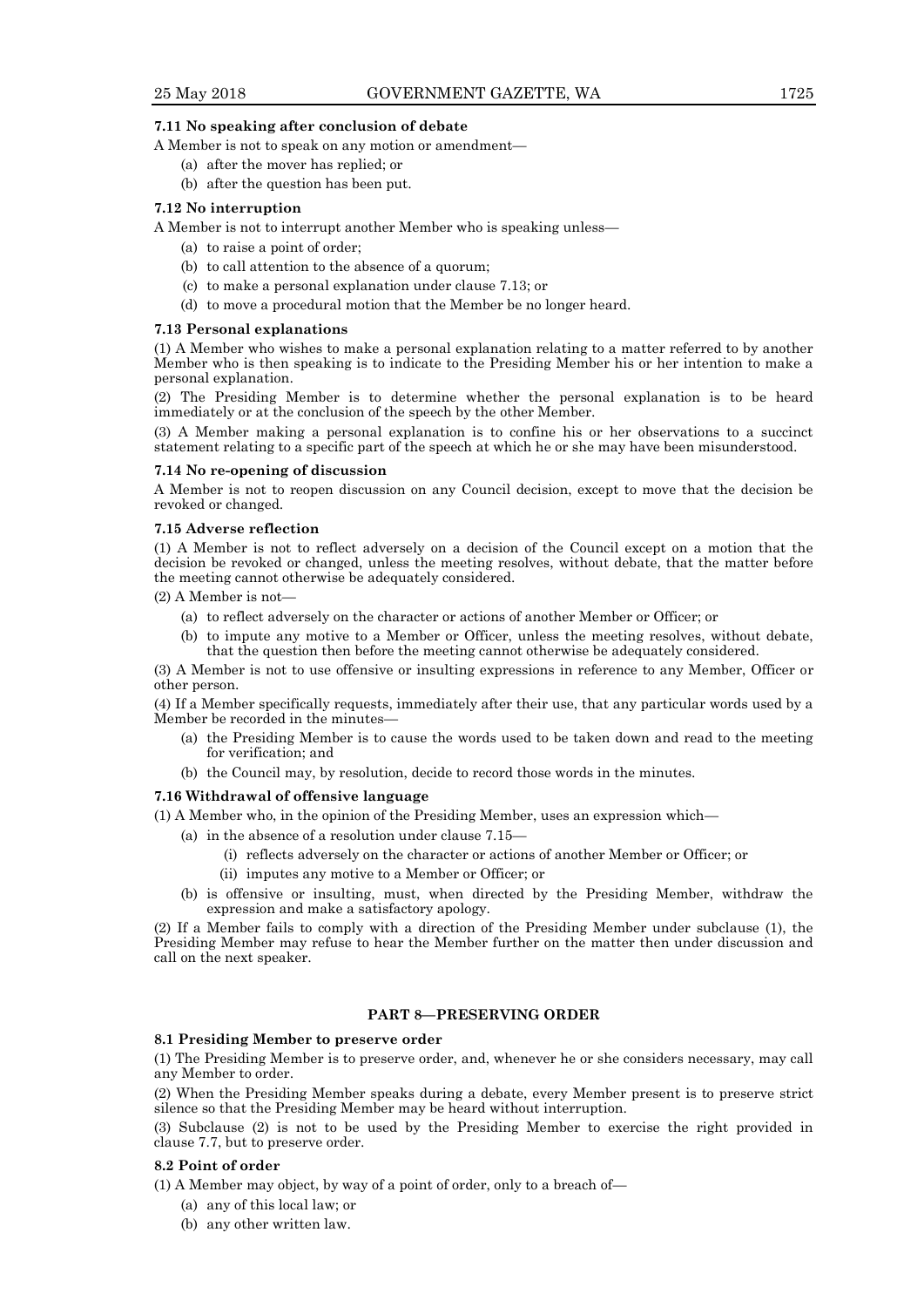(2) Despite anything in this local law to the contrary, a point of order—

- (a) takes precedence over any discussion; and
- (b) until determined, suspends the consideration or discussion of any other matter.

#### **8.3 Procedures on a point of order**

(1) A Member who is addressing the Presiding Member is not to be interrupted except on a point of order.

(2) A Member interrupted on a point of order is to resume his or her seat until—

- (a) the Member raising the point of order has been heard; and
	- (b) the Presiding Member has ruled on the point of order, and, if permitted, the Member who has been interrupted may then proceed.

#### **8.4 Calling attention to breach**

A Member may, at any time, draw the attention of the Presiding Member to any breach of this local law.

#### **8.5 Ruling by the Presiding Member**

(1) The Presiding Member is to rule on any point of order which is raised by either upholding or rejecting the point of order.

(2) A ruling by the Presiding Member on a point of order is to be final unless the majority of Members then present and voting, on a motion moved immediately after the ruling, dissent from the ruling.

(3) Subject to a motion of dissent being carried under subclause (2), if the Presiding Member rules that—

- (a) any motion, amendment or other matter before the meeting is out of order, it is not to be considered further; and
- (b) a statement made or act done by a Member is out of order, the Presiding Member may require the Member to make an explanation, retraction or apology.

#### **8.6 Continued breach of order**

If a Member—

- (a) persists in any conduct that the Presiding Member had ruled is out of order; or
- (b) refuses to make an explanation, retraction or apology required by the Presiding Member under clause 8.5(3), the Presiding Member may direct the Member to refrain from taking any further part in the matter under discussion, other than by voting, and the Member is to comply with that direction.

#### **8.7 Right of Presiding Member to adjourn**

(1) For the purpose of preserving or regaining order, the Presiding Member may adjourn the meeting for a period of up to 15 minutes.

(2) On resumption, the debate is to continue at the point at which the meeting was adjourned.

(3) If, at any one meeting, the Presiding Member adjourns the meeting more than once for the purpose of preserving or regaining order, the second or subsequent adjournment may be to a later time on the same day or to another day.

# **PART 9—DEBATE OF SUBSTANTIVE MOTIONS**

#### **9.1 Motions to be stated and in writing**

Any Member who wishes to move a substantive motion or an amendment to a substantive motion—

- (a) is to state the substance of the motion before speaking to it; and
- (b) is to put the motion or amendment in writing.

#### **9.2 Motions to be supported**

(1) A substantive motion or an amendment to a substantive motion is not open to debate until it has been seconded.

(2) A motion to revoke or change a decision made at a Council meeting is not open to debate unless the motion has the support required under regulation 10 of the Regulations.

# **9.3 Only one substantive motion at a time**

When a substantive motion is under debate at a meeting of the Council, no further substantive motion is to be accepted. The Council is not to consider more than one substantive motion at any time.

# **9.4 Order of call in debate**

The Presiding Member is to call speakers to a substantive motion in the following order—

- (a) the mover to state the motion;
- (b) a seconder to the motion;
- (c) the mover to speak to the motion;
- (d) the seconder to speak to the motion;
- (e) a speaker against the motion;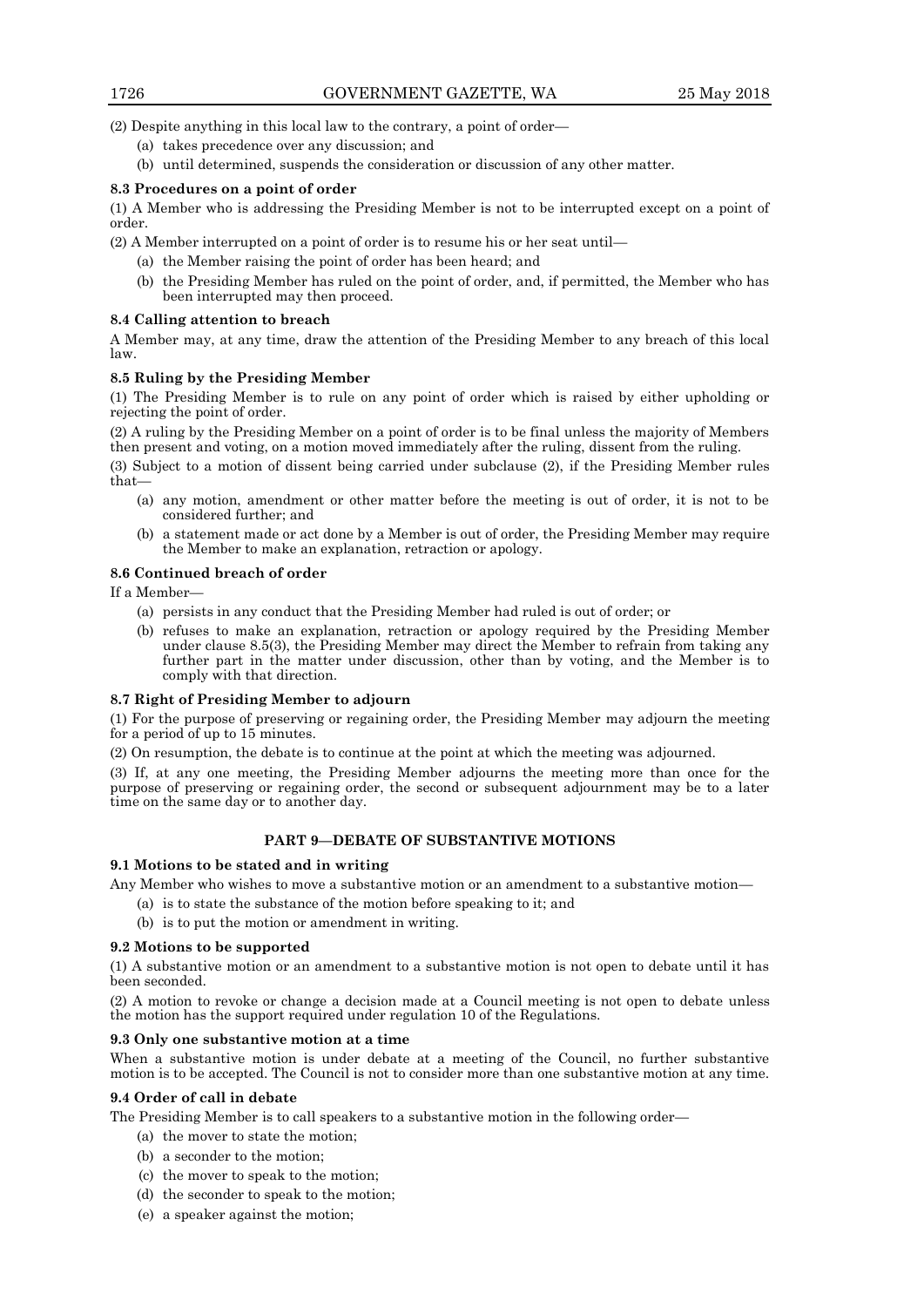- (f) a speaker for the motion;
- (g) other speakers against and for the motion, alternating where possible, and
- (h) mover takes right of reply, which closes debate.

#### **9.5 Limit of debate**

The Presiding Member may offer the right of reply and put a substantive motion to the vote if he or she believes that sufficient discussion has taken place even though all Members may not have spoken.

#### **9.6 Member may require question to be read**

A Member may require the question or matter under discussion to be read at any time during a debate, but not so as to interrupt any other Member who is speaking.

#### **9.7 Consent of seconder required for alteration**

The mover of a substantive motion may not alter the wording of the motion without the consent of the seconder.

# **9.8 Order of amendments**

Any number of amendments may be proposed to a substantive motion, but when an amendment is moved to a substantive motion, no second or subsequent amendment is to be moved or considered until the first amendment has been withdrawn, carried or lost.

#### **9.9 Form of an amendment**

An amendment must add, delete, or substitute words to the substantive motion.

#### **9.10 Amendment must not negate original motion**

An amendment to a substantive motion cannot negate the original motion or the intent of the original motion.

### **9.11 Relevance of amendments**

Each amendment is to be relevant to the motion in respect of which it is moved.

#### **9.12 Mover of motion may speak on amendment**

Any Member may speak during the debate on an amendment.

#### **9.13 Effect of an amendment**

If an amendment to a substantive motion is carried, the motion as amended then becomes the substantive motion, on which any Member may speak and any further amendment may be moved.

#### **9.14 Withdrawal of motion or amendment**

(1) Subject to subclause (2), the Council may, without debate, grant leave to withdraw a motion or amendment on the request of the mover of the motion or amendment and with the approval of the seconder.

(2) Where an amendment has been proposed to a substantive motion, the substantive motion is not to be withdrawn, except by consent of the majority of Members present, until the amendment proposed has been withdrawn or lost.

# **9.15 Right of reply**

- (1) The mover of a substantive motion has the right of reply.
- (2) The mover of any amendment to a substantive motion has a right of reply.
- (3) The right of the reply may only be exercised—
	- (a) where no amendment is moved to the substantive motion, at the conclusion of the discussion on the motion; or
	- (b) where one or more amendments have been moved to the substantive motion, at the conclusion of the discussion on the substantive motion and any amendments.
- (4) After the mover of the substantive motion has commenced the reply—
	- (a) no other Member is to speak on the question;
	- (b) there is to be no further discussion on, or any further amendment to, the motion.

(5) The right of the reply is to be confined to rebutting arguments raised by previous speakers and no new matter is to be introduced.

(6) At the conclusion of the right of reply, the substantive motion, or the substantive motion as amended, is immediately to be put to the vote.

#### **PART 10—PROCEDURAL MOTIONS**

#### **10.1 Permissible procedural motions**

In addition to the right to move an amendment to a substantive motion (under Part 9), a Member may move the following procedural motions—

- (a) that the motion be deferred;
- (b) that the meeting now adjourn;
- (c) that the motion be now put;
- (d) that the ruling of the Presiding Member be disagreed with;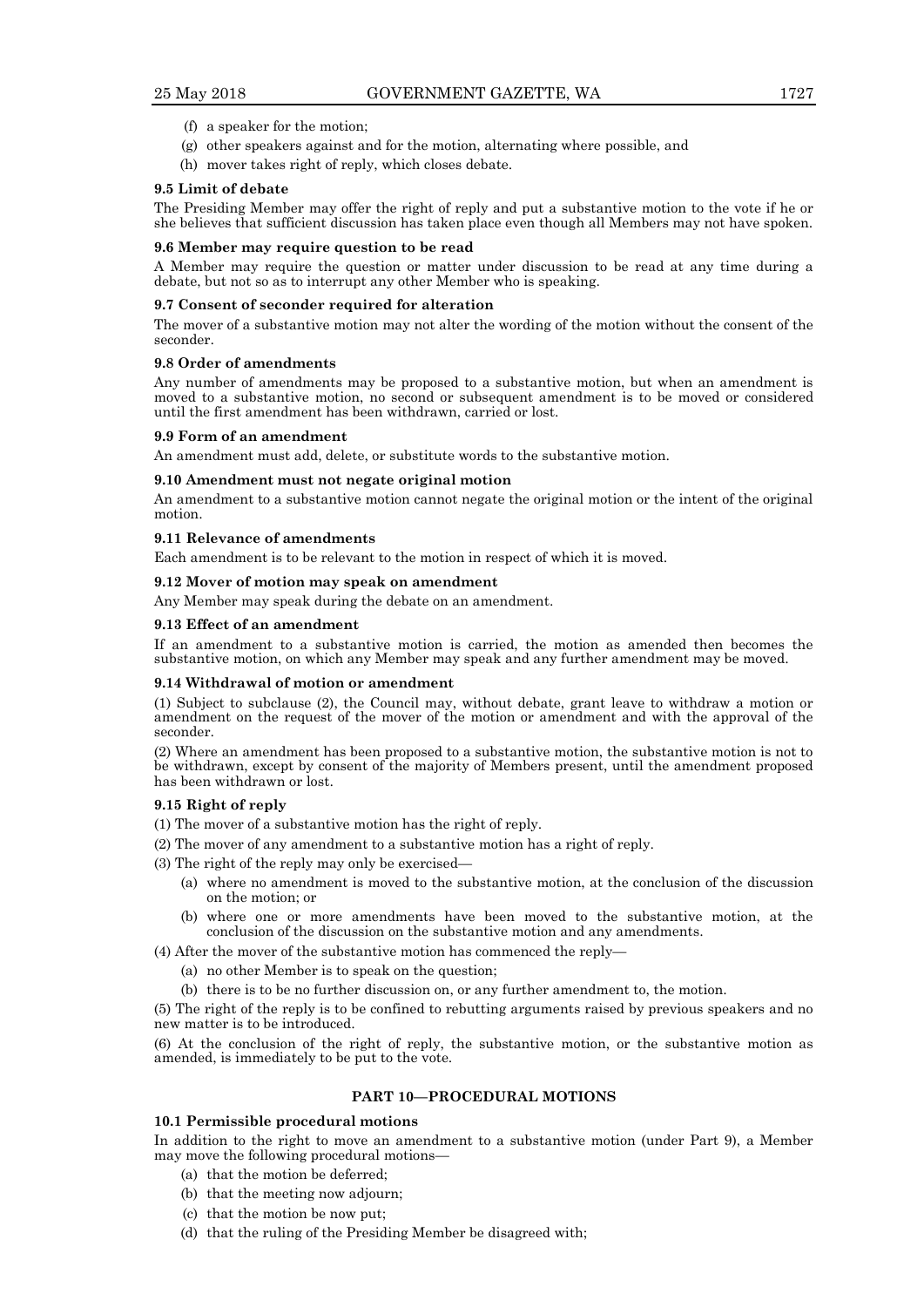- (e) that the meeting be closed to the public (see clause 6.2);
- (f) that the meeting be reopened to the public.

#### **10.2 No debate**

(1) The mover of a motion specified in paragraph (a), (b), (c), (e) or (f) of clause 10.1 may speak to the motion for not more than five minutes, the seconder is not to speak other than to formally second the motion, and there is to be no debate on the motion.

(2) The mover of a motion specified in paragraph (d) of clause 10.1 may not speak to the motion, the seconder is not to speak other than to formally second the motion, and there is to be no debate on the motion.

#### **10.3 Who may move**

No person who has moved, seconded, or spoken for or against the substantive motion, or any amendment to the substantive motion, may move any procedural motion which, if carried, would close the debate on the substantive motion or amendment.

#### **10.4 Procedural motions—right of reply on substantive motion**

The carrying of a procedural motion which closes debate on the substantive motion or amendment and forces a decision on the substantive motion or amendment does not deny the right of reply to the mover of the substantive motion.

#### **10.5 Motion be deferred**

A motion 'that the motion be deferred'—

- (a) is to state the time to which the debate on the motion is to be deferred; and
- (b) if carried, has the effect that all debate on the substantive motion or amendment ceases immediately, but continues at the time stated in the motion.

#### **10.6 Meeting now adjourn**

(1) A Member is not to move or second more than one motion of adjournment during the same sitting of the Council.

(2) Before putting the motion for the adjournment of the Council, the Presiding Member may seek leave of the Council to deal first with matters that may be the subject of an adoption by exception resolution (see clause 5.5).

(3) A motion "that the meeting now adjourn"—

- (a) is to state the time and date to which the meeting is to be adjourned; and
- (b) if carried, has the effect that the meeting is adjourned to the time and date specified in the motion.

(4) A meeting adjourned under subclause (3) is to continue from the point at which it was adjourned, unless the Presiding Member or the Council determines otherwise.

#### **10.7 Motion to be put**

(1) If the motion 'that the motion be now put', is carried during debate on a substantive motion without amendment, the Presiding Member is to offer the right of reply and then put the motion to the vote without further debate.

(2) If the motion 'that the motion be now put' is carried during discussion of an amendment, the Presiding Member is to put the amendment to the vote without further debate.

(3) This motion, if lost, causes debate to continue.

#### **10.8 Ruling of the Presiding Member to be disagreed with**

If the motion 'that the ruling of the Presiding Member be disagreed with', is carried, that ruling is to have no effect and the meeting is to proceed accordingly.

# **PART 11—DISCLOSURE OF INTERESTS**

#### **11.1 Disclosure of Interests**

Disclosure of Interests is dealt with in the Act.

# **PART 12—VOTING**

#### **12.1 Motion—when put**

(1) Immediately after the debate on any question is concluded and the right of reply has been exercised, the Presiding Member—

- (a) is to put the motion to the Council; and
- (b) if requested by any Member, is to again state the terms of the motion.
- (2) A Member is not to leave the meeting when the Presiding Member is putting any motion.

# **12.2 Voting**

Voting is dealt with in the Act and the Regulations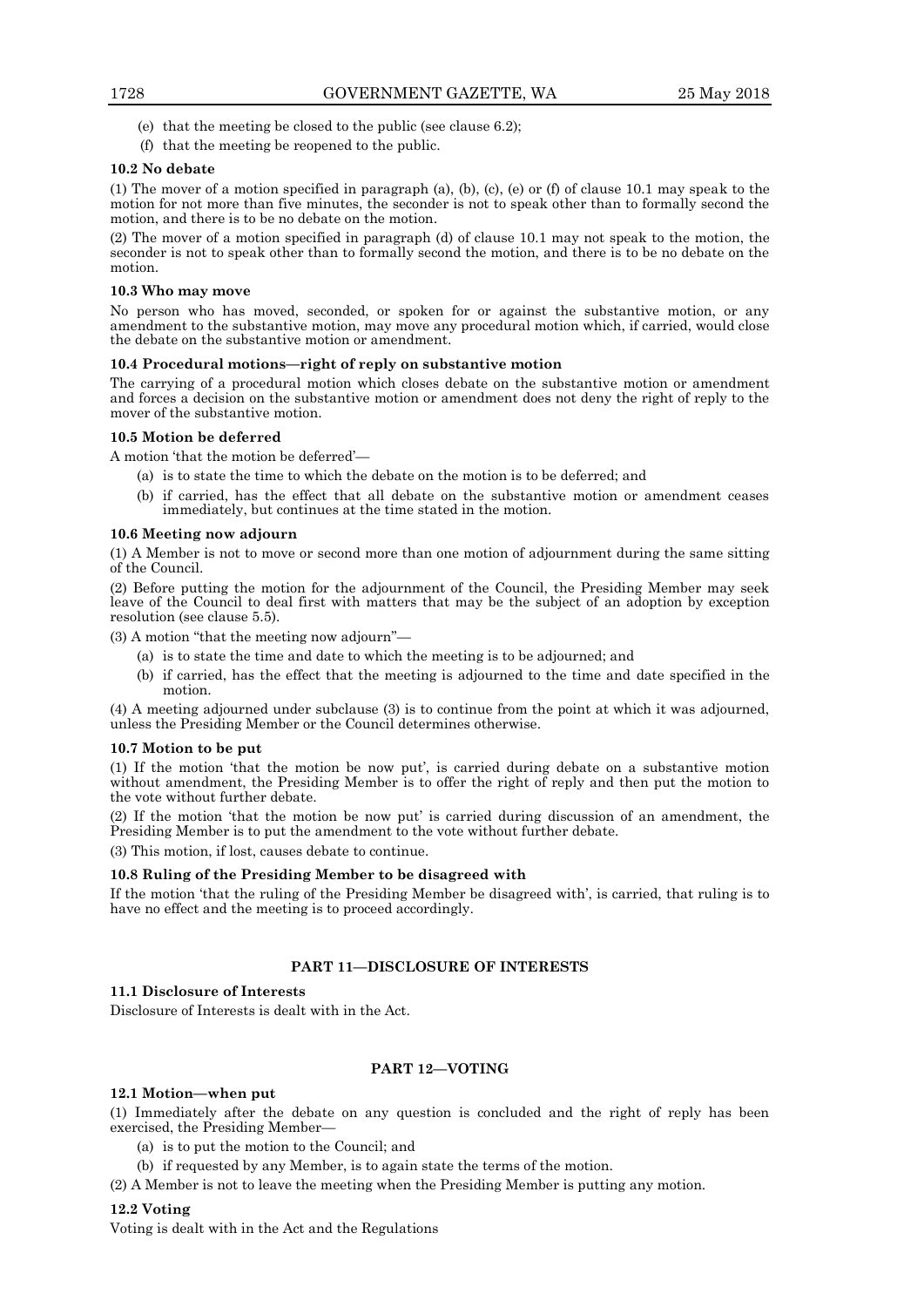#### **12.3 Majorities required for decisions**

The majorities required for decisions of the Council and committees are dealt with in the Act.

#### **12.4 Method of taking vote**

(1) In taking the vote on any motion or amendment the Presiding Member—

- (a) is to put the motion, first in the affirmative, and then in the negative;
- (b) may put the motion in this way as often as may be necessary to enable him or her to determine whether the affirmative or the negative has the majority of votes;
- (c) may accept a vote on the voices or may require a show of hands;
- (d) is, subject to this clause, to declare the result; and
- (e) is to cause to record the vote of all members present in the minutes.

(2) If a Member calls for a show of hands, the result of the vote is to be determined on the count of raised hands.

(3) If the vote results in a division, the CEO is to record—

- (a) the name of each member who voted; and
- (b) whether he or she voted in the affirmative or negative.

# **PART 13—MINUTES OF MEETINGS**

#### **13.1 Keeping of minutes**

The keeping and confirmation of minutes are dealt with in the Act.

# **13.2 Content of minutes**

(1) The content of minutes is dealt with in the Regulations.

(2) In addition to the matters required by regulation 11, the minutes of a Council meeting is to include, where an application for approval is refused or the authorisation of a licence, permit or certificate is withheld or cancelled, the reasons for the decision.

#### **13.3 Public inspection of unconfirmed minutes**

The public inspection of unconfirmed minutes is dealt with in the Regulations.

#### **13.4 Confirmation of minutes**

(1) When minutes of an ordinary meeting of the Council are distributed for consideration prior to their confirmation at the next meeting, if a Member is dissatisfied with the accuracy of the minutes, the Member may provide the local government with a written copy of the alternative wording to amend the minutes no later than seven clear working days before the next ordinary meeting of the Council.

(2) At the next ordinary meeting of the Council, the Member who provided the alternative wording shall, at the time for confirmation of minutes—

- (a) state the item or items with which he or she is dissatisfied; and
- (b) propose a motion clearly outlining the alternative wording to amend the minutes.

(3) Members must not discuss items of business contained in the minutes, other than discussion as to their accuracy as a record of the proceedings.

# **PART 14—ADJOURNMENT OF MEETING**

# **14.1 Meeting may be adjourned**

- (1) The Council may adjourn any meeting—
	- (a) to a later time on the same day; or
	- (b) to any other time on any other day, including a time which coincides with the conclusion of another meeting or event.

#### **14.2 Effect of adjournment**

Where any matter, motion, debate or meeting is adjourned under this local law—

- (a) the names of Members who have spoken on the matter prior to the adjournment are to be recorded in the minutes;
- (b) debate is to be resumed at the next meeting at a point where it was interrupted; and
- (c) the provisions of clause 8.9 [speaking twice] apply when the debate is resumed.

# **PART 15—REVOKING OR CHANGING DECISIONS**

#### **15.1 Requirements to revoke or change decisions**

The requirements to revoke or change a decision made at a meeting are dealt with in regulation 10 of the Regulations.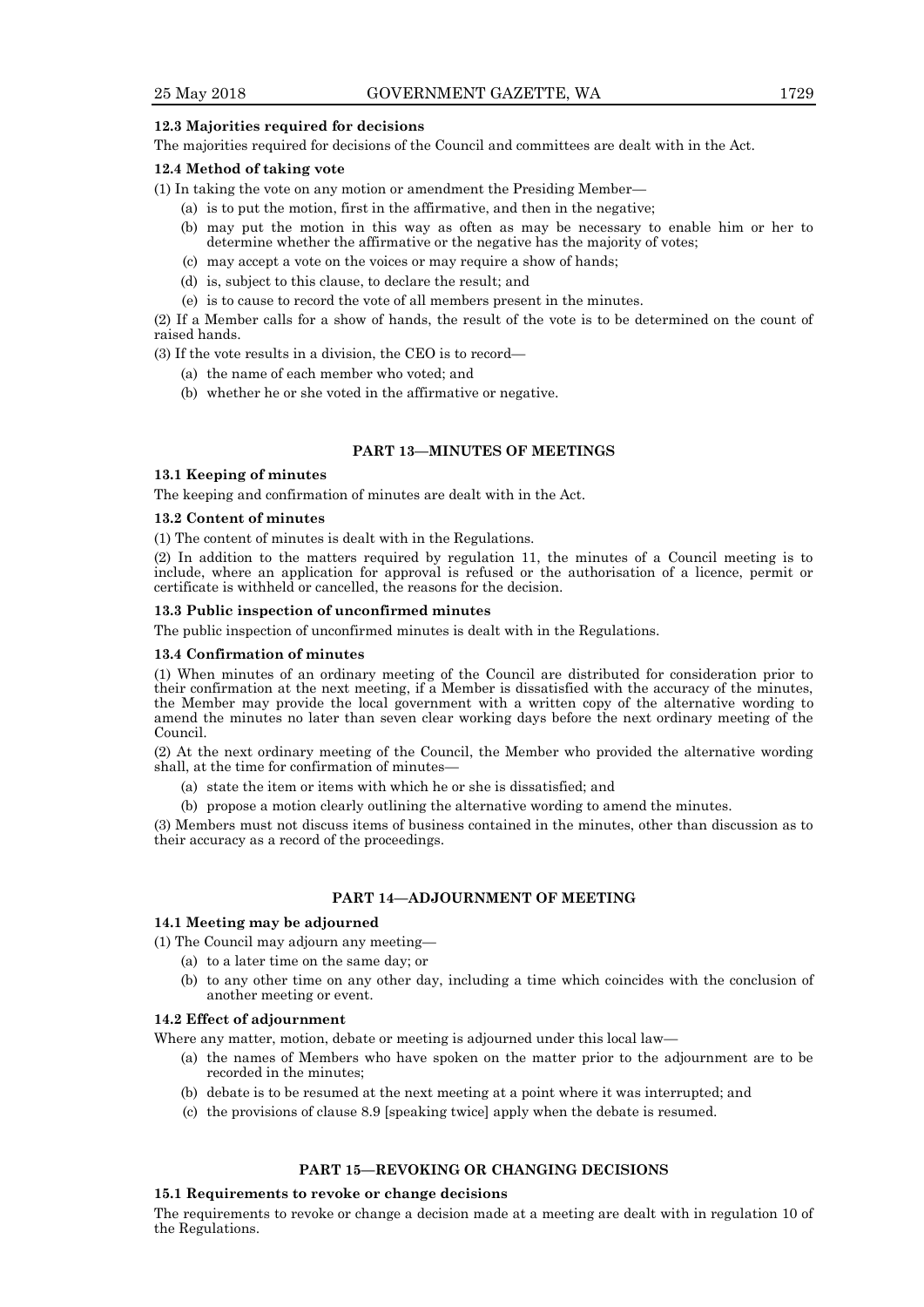#### **15.2 Implementing a decision**

#### $(1)$  In this clause-

- (a) *authorisation* means a licence, permit, approval or other means of authorising a person to do anything;
- (b) 'implement', in relation to a decision, includes—
	- (i) communicate notice of the decision to a person affected by, or with an interest in, the decision; and
	- (ii) take any other action to give effect to the decision; and
- (c) 'valid notice of revocation motion' means a notice of motion to revoke or change a decision that complies with the requirements of the Act, Regulations and the Local Laws, and may be considered, but has not yet been considered, by the Council or a committee as the case may be.

(2) Subject to subclause (4), and unless a resolution is made under subclause (3), a decision made at a meeting is not to be implemented by the CEO or any other person until the afternoon of the first business day after the commencement of the meeting at which the decision was made.

(3) The Council or a committee may, by resolution carried at the same meeting at which a decision was made, direct the CEO or another person to take immediate action to implement the decision.

(4) A decision made at a meeting is not to be implemented by the CEO or any other person—

- (a) if, before commencing any implementation action, the CEO or that person is given a valid notice of revocation motion; and
- (b) unless and until the valid notice of revocation motion has been determined by the Council or the committee as the case may be.

(5) The CEO is to ensure that members of the public attending the meeting are informed by an appropriate notice that a decision to grant an authorisation—

- (a) is to take effect only in accordance with this clause; and
- (b) cannot be acted upon by the person who has been granted the authorisation unless and until the decision has been implemented in accordance with this clause.

#### **PART 16—SUSPENSION OF LOCAL LAWS**

#### **16.1 Suspension of Local Laws**

(1) A Member may at any time move that the operation of one or more of the provisions of this local law be suspended.

(2) A Member moving a motion under subclause (1) is to state the reasons for the motion but no other discussion is to take place.

(3) A motion under subclause (1) which is—

- (a) seconded; and
- (b) carried by an absolute majority, is to suspend the operation of the clause or clauses to which the motion relates for the duration of the meeting, unless the meeting earlier resolves otherwise.

#### **16.2 Where Local Laws do not apply**

(1) In situations where—

- (a) one or more provisions of this local law has been suspended; or
- (b) a matter is not regulated by the Act, the Regulations or this local law, the Presiding Member is to decide questions relating to the conduct of the meeting.

(2) The decision of the Presiding Member under subclause (1) is final, except where a motion is moved and carried under clause 10.8.

#### **16.3 Cases not provided for in Local Laws**

(1) The Presiding Member is to decide questions of order, procedure, debate, or otherwise in cases where this local law, the Act or the Regulations are silent.

(2) The decision of the Presiding Member in these cases is final, except where a motion is moved and carried under clause 10.8.

#### **PART 17—MEETING OF ELECTORS**

#### **17.1 Electors' general meeting**

Electors' general meetings are dealt with in the Act.

# **17.2 Matters for discussion at Electors' general meetings**

The matters to be discussed at electors' general meetings are dealt with in the Regulations.

# **17.3 Electors' special meetings**

Electors' special meetings are dealt with in the Act.

# **17.4 Requests for Electors' special meetings**

Requests for electors' special meetings are dealt with in the Regulations.